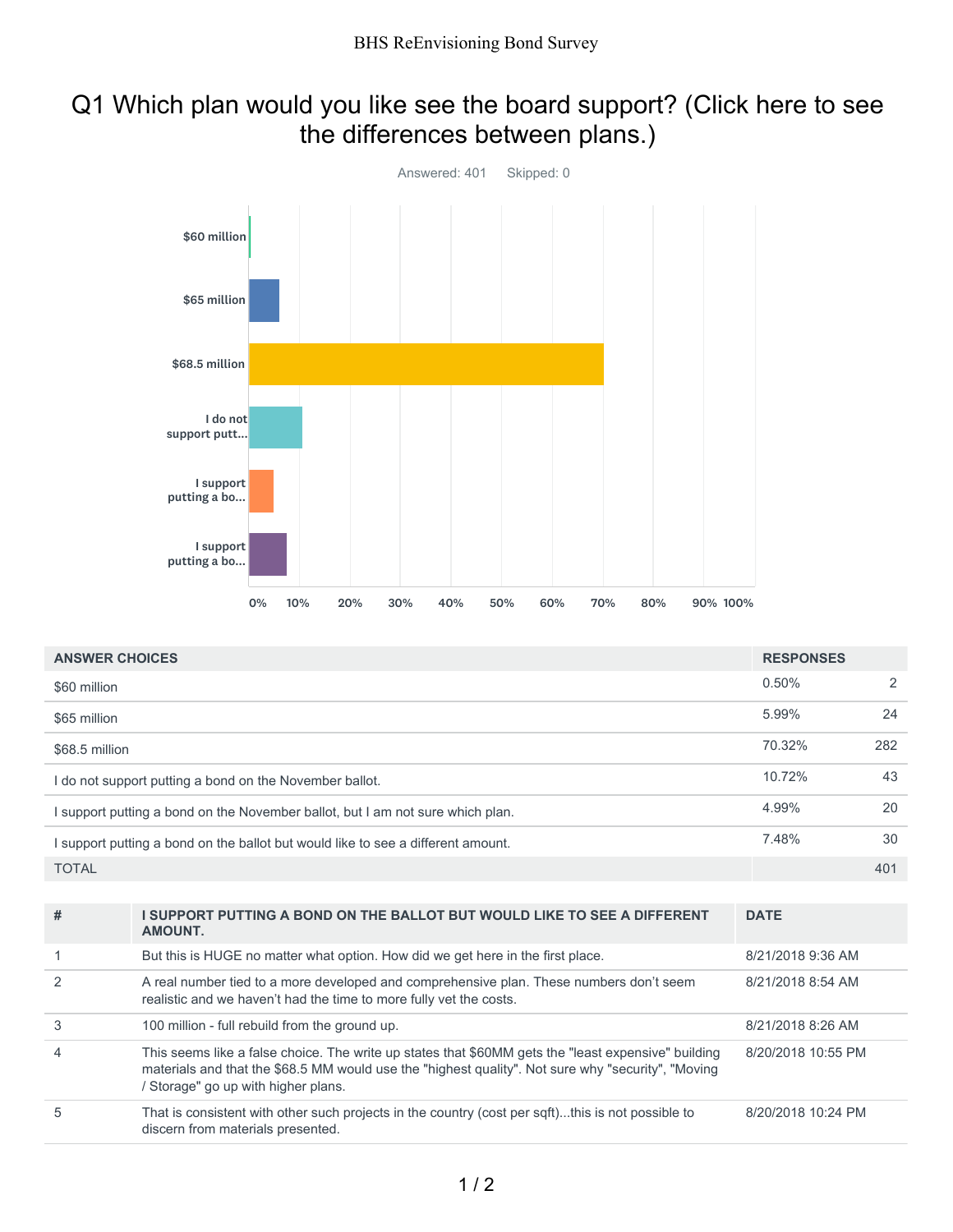| 6              | With global climate change already effecting our weather I would like to see the district consider<br>adding air conditioning to classrooms.                                                                                                                                                                                                       | 8/20/2018 9:26 PM  |
|----------------|----------------------------------------------------------------------------------------------------------------------------------------------------------------------------------------------------------------------------------------------------------------------------------------------------------------------------------------------------|--------------------|
| $\overline{7}$ | Every scenerio is a lot of money and I hope that someone is going to review costs everystep of the<br>project.                                                                                                                                                                                                                                     | 8/20/2018 9:17 PM  |
| 8              | for maintenance only                                                                                                                                                                                                                                                                                                                               | 8/20/2018 9:13 PM  |
| 9              | 66.5 million                                                                                                                                                                                                                                                                                                                                       | 8/20/2018 8:10 PM  |
| 10             | repairs to current bldg only                                                                                                                                                                                                                                                                                                                       | 8/20/2018 6:58 PM  |
| 11             | 50 million. We know how extravagant the school system is and how wasteful they are                                                                                                                                                                                                                                                                 | 8/20/2018 6:56 PM  |
| 12             | Less than all above                                                                                                                                                                                                                                                                                                                                | 8/20/2018 5:23 PM  |
| 13             | Plan addressing deferred maintenance and accessibility, only                                                                                                                                                                                                                                                                                       | 8/20/2018 5:01 PM  |
| 14             | I'd like to know how the board will contribute outside or internally allocated funds. What percentage<br>of total will taxpayers be asked to absorb?                                                                                                                                                                                               | 8/20/2018 2:28 PM  |
| 15             | I still see nothing that indicates comprehensive safety modifications to BHS including access<br>controls, etc. Until that is included, I will not support a bond.                                                                                                                                                                                 | 8/20/2018 9:03 AM  |
| 16             | more funding for additional renovations to the building/ new high school                                                                                                                                                                                                                                                                           | 8/20/2018 8:27 AM  |
| 17             | No constraints to budget, other then working within the current foot print, what would be the bond<br>amount to do what is truly needed to be the flagship high school of Vermont                                                                                                                                                                  | 8/20/2018 7:40 AM  |
| 18             | Completely new school location. Do not renovate. Use existing space for housing.                                                                                                                                                                                                                                                                   | 8/20/2018 7:31 AM  |
| 19             | How will education proceed during construction? The design problems are due to poor<br>architectural decisions made by the board in the past. I support sturcutal improvements but no<br>bells and whistles.                                                                                                                                       | 8/19/2018 5:38 PM  |
| 20             | Need to know more specifics about academic spaces -- facilities, wiring, equipment. The academic<br>areas of BHS should have a higher priority than a community gym or BTC improvements.                                                                                                                                                           | 8/19/2018 12:10 PM |
| 21             | 100,000,000                                                                                                                                                                                                                                                                                                                                        | 8/19/2018 10:16 AM |
| 22             | If you do this, show the total cost of ownership over a 20 to 30 year period. What good does it do<br>save 8.5 millions (14%) when pay significant moreover the long run. Also I find the question<br>useless since a significant amount of information and context is missing to make an educated<br>decision.                                    | 8/19/2018 8:52 AM  |
| 23             | I would like to see one that includes needed updates to the auditorium and AC in classrooms                                                                                                                                                                                                                                                        | 8/18/2018 6:47 PM  |
| 24             | Standard plus all classrooms air conditioned even if gym is not.                                                                                                                                                                                                                                                                                   | 8/18/2018 4:21 PM  |
| 25             | I would like to see a bond that fully covers EVERYTHING needed to ensure a well-appointed, safe,<br>secure, campus that will endure the wear and tear that naturally occurs, meaning we cannot skimp<br>on lesser quality materials just to save costs. Doing anything that is sub-par will ultimately be a<br>waste of taxpayer -- ie MY -- money | 8/18/2018 12:34 PM |
| 26             | Total waste of money.                                                                                                                                                                                                                                                                                                                              | 8/18/2018 10:50 AM |
| 27             | \$80 million plus. Let's do this right now.                                                                                                                                                                                                                                                                                                        | 8/18/2018 9:42 AM  |
| 28             | Is there a less expensive plan?                                                                                                                                                                                                                                                                                                                    | 8/17/2018 10:10 PM |
| 29             | As much as is required for a 21st century high school to fit our city                                                                                                                                                                                                                                                                              | 8/17/2018 6:03 PM  |
| 30             | All renovations should receive at least three bids from qualified professionals                                                                                                                                                                                                                                                                    | 8/17/2018 4:34 PM  |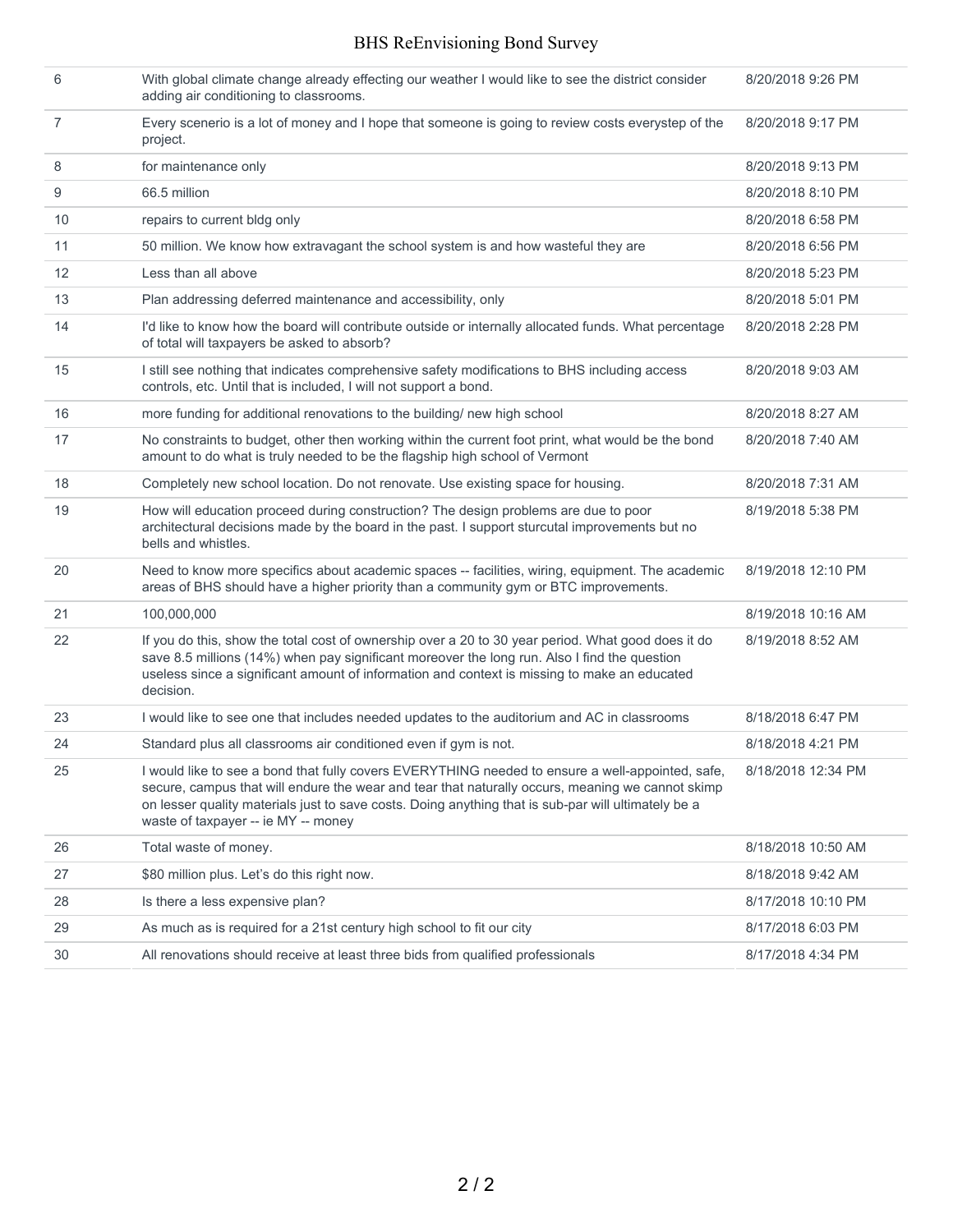

# Q2 Which Ward do you live in?

| <b>ANSWER CHOICES</b>       | <b>RESPONSES</b> |                |
|-----------------------------|------------------|----------------|
| Ward 1                      | 8.73%            | 35             |
| Ward 2                      | 7.23%            | 29             |
| Ward 3                      | 9.73%            | 39             |
| Ward 4                      | 19.70%           | 79             |
| Ward 5                      | 17.96%           | 72             |
| Ward 6                      | 14.96%           | 60             |
| Ward 7                      | 16.71%           | 67             |
| Ward 8                      | 1.00%            | $\overline{4}$ |
| I do not live in Burlington | 3.99%            | 16             |
| <b>TOTAL</b>                |                  | 401            |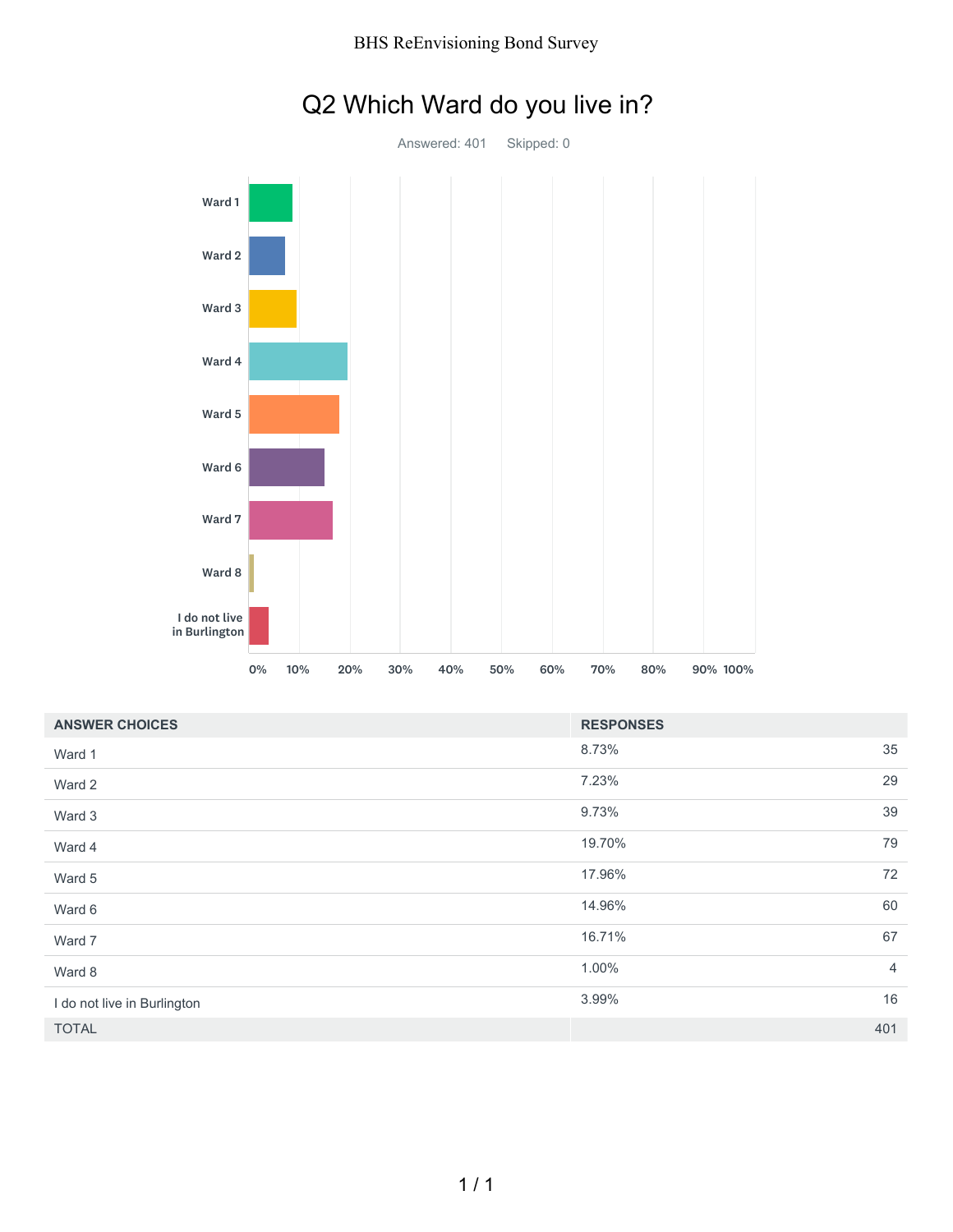# Q3 What best describes your affiliation with the Burlington School District? (Check all that apply.)



| <b>ANSWER CHOICES</b>                                      | <b>RESPONSES</b> |     |
|------------------------------------------------------------|------------------|-----|
| Parent of an elementary school student.                    | 42.56%           | 166 |
| Parent of a middle school student.                         | 33.85%           | 132 |
| Parent of a high school student.                           | 36.15%           | 141 |
| Burlington resident without children in the school system. | 19.23%           | 75  |
| Total Respondents: 390                                     |                  |     |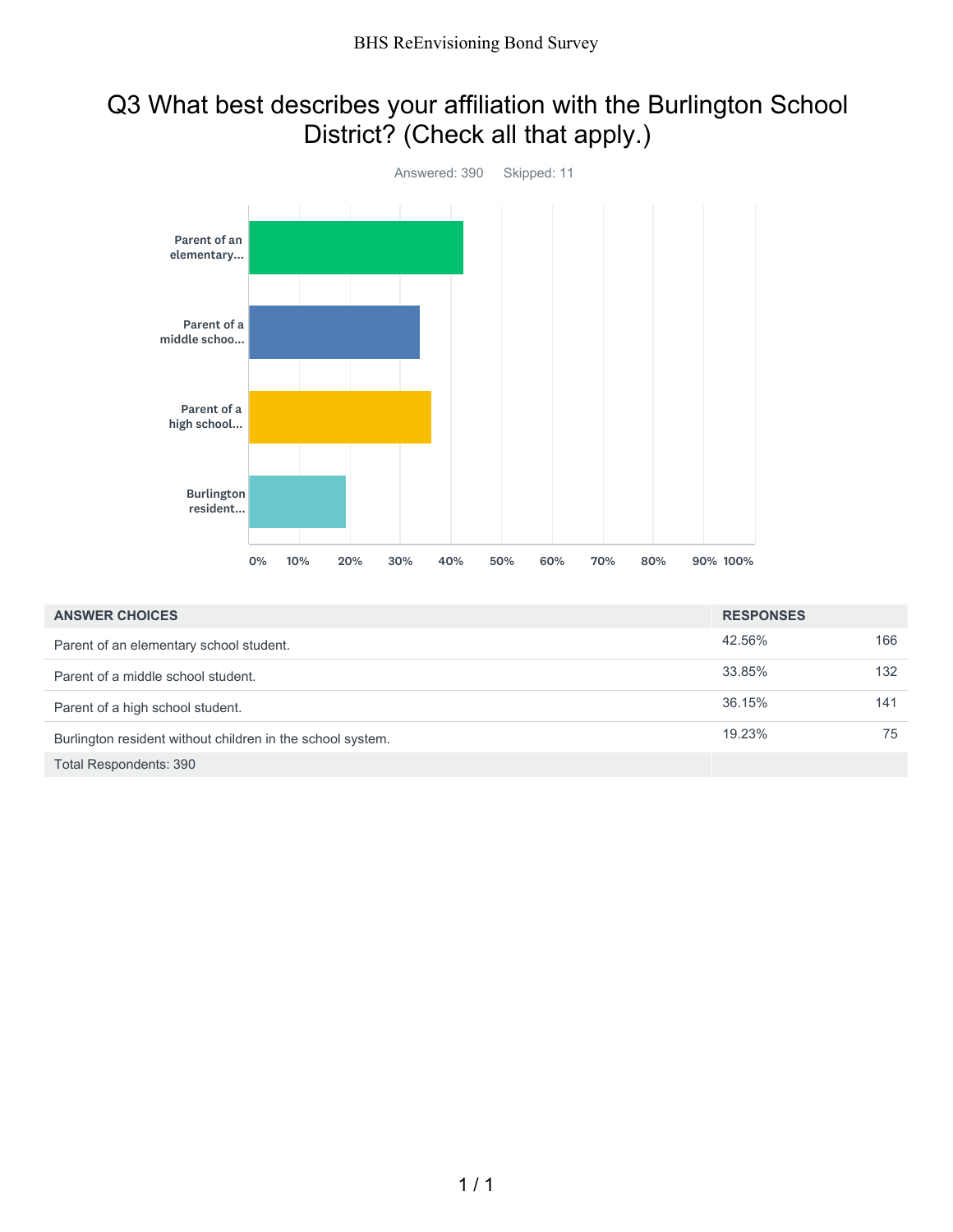## Q4 Please feel free to provide any additional feedback to the board. Please note that we may share responses via Facebook and/or other social media channels, but will keep identities confidential if we do so.

Answered: 184 Skipped: 217

| #              | <b>RESPONSES</b>                                                                                                                                                                                                                                                                                                                                                                                                                                                                                                                                            | <b>DATE</b>        |
|----------------|-------------------------------------------------------------------------------------------------------------------------------------------------------------------------------------------------------------------------------------------------------------------------------------------------------------------------------------------------------------------------------------------------------------------------------------------------------------------------------------------------------------------------------------------------------------|--------------------|
| 1              | Carry on!                                                                                                                                                                                                                                                                                                                                                                                                                                                                                                                                                   | 8/21/2018 12:48 PM |
| 2              | As a former BHS student (Class of 15) I believe the school needs this bond to provide an updated<br>learning environment.                                                                                                                                                                                                                                                                                                                                                                                                                                   | 8/21/2018 12:10 PM |
| 3              | Updating BHS is a more important community concern than updating Memorial Auditorium. If there<br>is competition for bond funding, BHS should get the priority. In addition, it should have priority over<br>new pre-K spaces and new administrative spaces. This school is heavily used and needs<br>investment. / Finally, as part of the redesign, it seems like one more sports practice field is needed.                                                                                                                                               | 8/21/2018 12:06 PM |
| 4              | As presented, the least expensive option appears to be the least fiscally responsible option.<br>Providing upgrades that are more durable, and operationally cost effective for an additional 14%<br>appears to be well justified, but it would be informative to have operational cost projections (energy<br>consumption, maintenance) as well as durability projections.                                                                                                                                                                                 | 8/21/2018 9:58 AM  |
| 5              | It's time Burlington was able to provide fo the needs of ALL students and have their children attend<br>a prime learning space.                                                                                                                                                                                                                                                                                                                                                                                                                             | 8/21/2018 9:47 AM  |
| 6              | its disheartening that this monumental mis- oversight of taking care of our educational<br>infrastructure is going to divide the community based on tax increase or not. sad we need a top<br>notch school, how did this become so out of control?                                                                                                                                                                                                                                                                                                          | 8/21/2018 9:36 AM  |
| $\overline{7}$ | I personally attended BHS, graduating in 2005. The building was in much need of repairs and<br>remodel then. I took much to long to get from class to class, and was nearly impossible to get<br>around for students with mobility issues. This should not be the case in any school. I support a<br>remodel, fully.                                                                                                                                                                                                                                        | 8/21/2018 8:45 AM  |
| 8              | Tanks for your work                                                                                                                                                                                                                                                                                                                                                                                                                                                                                                                                         | 8/21/2018 8:34 AM  |
| 9              | I support a new building for the high school. It's been a space that I've been fearing my son would<br>have to go into one day because the building has asbestos issues. We've even talked about<br>moving away from Burlington so that our son wouldn't have to go into the building as it is today.<br>Thanks for getting this in the ballot!                                                                                                                                                                                                             | 8/21/2018 8:22 AM  |
| 10             | New lockers needed. New security system. That's it. The elevator was installed years ago and<br>both my kids had handicapped students who navigated the school just fine. Plus, walking for the<br>majority of students was the only exercise they got. I thought student population was decreasing,<br>not increasing. Why the need for spending all this money? Tuition the students to other towns or<br>graduate them in 3 years - much cheaper for taxpayer. Taxes are much too high today in BTV,<br>and every effort should be taken to lower taxes. | 8/21/2018 7:54 AM  |
| 11             | It would seem to me that air conditioning in student areas would be necessary given the warmer<br>temperatures lasting later into the fall and warmer temperatures earlier in the spring. Certainly<br>over the next 60- 100 years our students are going to be enduring more uncomfortable hot<br>temperatures in the classrooms that will be not motivating for their learning.                                                                                                                                                                           | 8/21/2018 7:41 AM  |
| 12             | I do support the bond approval, it seems a necessary improvement to BHS for future generations.<br>The only thing that I am not agree with is the auditorium building not being included in the plan I<br>think the distribution of the money has to be reviewed so all the facilities of BHS can benefit greatly<br>from the bond. I look forward in hearing more about it all.                                                                                                                                                                            | 8/21/2018 7:28 AM  |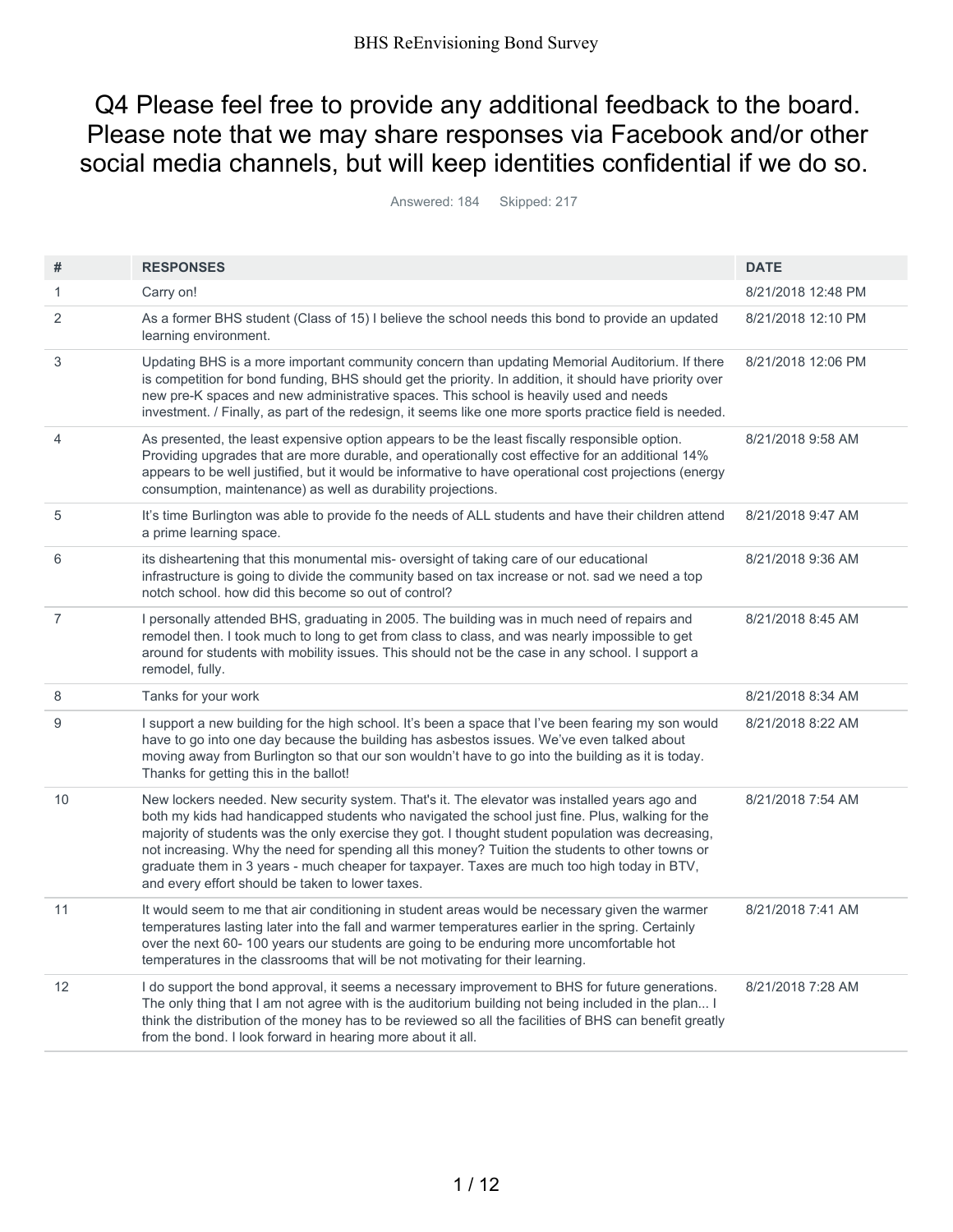| 13 | In the ReEnvisioning background info "Needs Identified by Staff and Community" section, I would<br>recommend highlighting academics before athletics. When I read the first 3 items, "Provide athletic<br>support spaces & PE/community athletic facilities • Provide additional stage support space •<br>Provide informal student gathering spaces", it did not make me think of a school in desperate need<br>of updating and renovation. The proposals mention some air conditioning plans - this seems<br>essential for a school to be conducive for learning now and in the future (climate and unknown<br>calendars). I also thought a further explanation of the \$4-5 million in professional fees would be<br>helpful - what besides architects and engineers does this include - seems like a very high number.              | 8/21/2018 6:58 AM  |
|----|----------------------------------------------------------------------------------------------------------------------------------------------------------------------------------------------------------------------------------------------------------------------------------------------------------------------------------------------------------------------------------------------------------------------------------------------------------------------------------------------------------------------------------------------------------------------------------------------------------------------------------------------------------------------------------------------------------------------------------------------------------------------------------------------------------------------------------------|--------------------|
| 14 | There is no better investment a community can make than high quality, inclusive education and<br>this plan supports that investment                                                                                                                                                                                                                                                                                                                                                                                                                                                                                                                                                                                                                                                                                                    | 8/21/2018 6:14 AM  |
| 15 | What would be the cost of building from scratch with old BHS turned into affordable housing?                                                                                                                                                                                                                                                                                                                                                                                                                                                                                                                                                                                                                                                                                                                                           | 8/21/2018 12:53 AM |
| 16 | I believe that significant work needs to be done to the aging building. It is in serious need of repairs<br>and renovations. However, I am concerned about the significant increase proposed to my taxes<br>over the next 35 years. It is already a stretch to live in this community and this could put it over the<br>edge for many families.                                                                                                                                                                                                                                                                                                                                                                                                                                                                                        | 8/20/2018 11:24 PM |
| 17 | Again, the positioning of the 3 plans is misleading and should be restated or rethought. If we are<br>going to spend this much money, no one would opt for the lower plan - no one will opt for poor<br>building materials. Will the materials be that much worse? Wouldn't it cost significantly less for<br>poor materials - it seems like the gap should be wider if we reduce quality. Can we have three<br>options that all use top-notch materials but may differ in scope. I'm not sure why things like<br>"security" and "storage" would be more in the higher plan. Can the city not cut us a break on<br>zoning and permitting costs?                                                                                                                                                                                        | 8/20/2018 10:55 PM |
| 18 | What's not clear from the proposals is how much we would save on maintenance each year by<br>using the more durable materials and doing the full upgrades. It might help convince more folks if<br>there's an argument that the long term costs of the plan that appears cheapest are higher than the<br>other plans.                                                                                                                                                                                                                                                                                                                                                                                                                                                                                                                  | 8/20/2018 10:32 PM |
| 19 | The incremental yearly costs for a better building are not that much. Go bigger now, to avoid<br>deferred costs later.                                                                                                                                                                                                                                                                                                                                                                                                                                                                                                                                                                                                                                                                                                                 | 8/20/2018 10:31 PM |
| 20 | Strange to see so little of the details of these plans in local media. We have watched over the last<br>six year as spending at the district has increased in an inexplicable manner. This project will<br>require more vetting as a result.                                                                                                                                                                                                                                                                                                                                                                                                                                                                                                                                                                                           | 8/20/2018 10:24 PM |
| 21 | make sure it is DONE right, no half-ass.                                                                                                                                                                                                                                                                                                                                                                                                                                                                                                                                                                                                                                                                                                                                                                                               | 8/20/2018 10:21 PM |
| 22 | Community rec facilities, including a swimming pool, would be a great addition.                                                                                                                                                                                                                                                                                                                                                                                                                                                                                                                                                                                                                                                                                                                                                        | 8/20/2018 10:05 PM |
| 23 | Would like to see solar roof estimate at least presented. Several gym improvements described, but<br>did not understand where this shows up in cost sheet.                                                                                                                                                                                                                                                                                                                                                                                                                                                                                                                                                                                                                                                                             | 8/20/2018 10:00 PM |
| 24 | We will need to find alternate sources of funding. Taxpayers are already strapped with Burlington<br>having some of the highest property taxes in the state.                                                                                                                                                                                                                                                                                                                                                                                                                                                                                                                                                                                                                                                                           | 8/20/2018 9:52 PM  |
| 25 | This renovation is way overdue and although it will requires a tax increase; I believe this money is<br>well spent and in the best interest of our community both for families currently enrolled in school or<br>not. The building in its current state is archaic and a great deal of it is not handicap accessible;<br>our community deserves a HS that is constructed of top quality materials and energy efficient to<br>save money in the long run; also to attract families to move to our great city; space and<br>environment very much impacts how children learn and quality of teaching with the most ease and<br>meeting different needs of iur diverse community; I very much hope our representatives and<br>school board members from ward will support well money spent in this endeavor and years of<br>preparation. | 8/20/2018 9:38 PM  |
| 26 | I think it would be absolutely reprehensible to do a renovation of the BHS campus that nicely outfits<br>the BHS side and leaves the BTC spaces essentially unchanged: that would be a physical<br>manifestation of the community not valuing some students as much as others.                                                                                                                                                                                                                                                                                                                                                                                                                                                                                                                                                         | 8/20/2018 9:36 PM  |
| 27 | Thank you for all your hard work on this                                                                                                                                                                                                                                                                                                                                                                                                                                                                                                                                                                                                                                                                                                                                                                                               | 8/20/2018 9:31 PM  |
| 28 | What yields a better return on investment for a community than investing in its children.                                                                                                                                                                                                                                                                                                                                                                                                                                                                                                                                                                                                                                                                                                                                              | 8/20/2018 9:29 PM  |
| 29 | I have toured other high schools in Chittenden County and by comparison, the state of BHS is<br>embarrassing to me as a citizen of Burlington.                                                                                                                                                                                                                                                                                                                                                                                                                                                                                                                                                                                                                                                                                         | 8/20/2018 9:26 PM  |
|    |                                                                                                                                                                                                                                                                                                                                                                                                                                                                                                                                                                                                                                                                                                                                                                                                                                        |                    |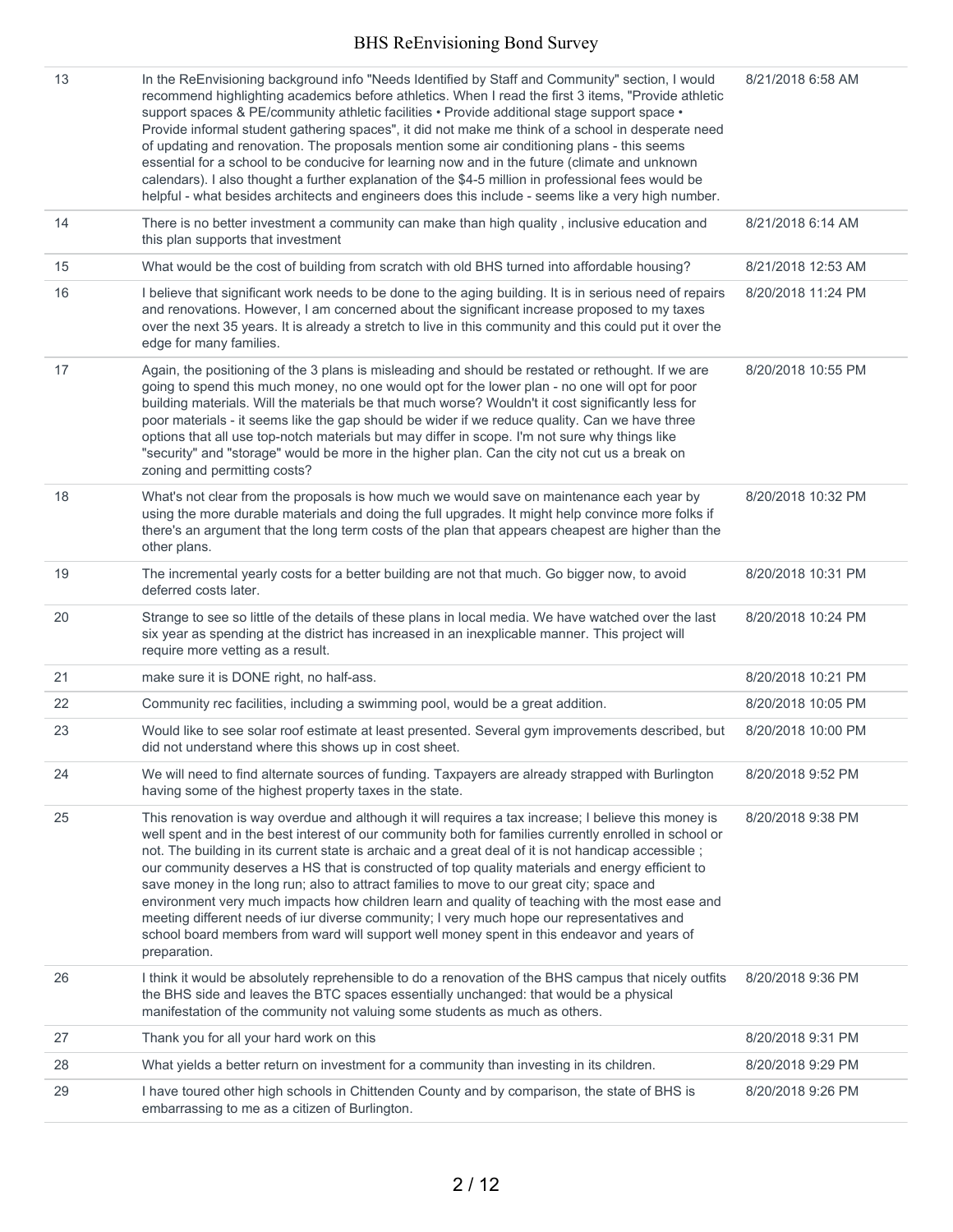| 30 | To spend \$60 million (vs. \$68.5 million) for a huge facility overhaul, by using cheaper building<br>materials and not upgrading the heating and cooling systems, in order to save \$8.5 million today,<br>makes no fiscal sense. It's akin to floating a school bond with guaranteed deferred maintenance<br>costs, along with significantly higher annual heating and cooling costs that will eat steadily into any<br>projected savings.                                                                                                                                                                                                                                                                                                                                                                                                                                                                                                                                                                                                                                                                                                                                                                                                                                                                                                                                                                                                                                                                                        | 8/20/2018 9:24 PM |
|----|-------------------------------------------------------------------------------------------------------------------------------------------------------------------------------------------------------------------------------------------------------------------------------------------------------------------------------------------------------------------------------------------------------------------------------------------------------------------------------------------------------------------------------------------------------------------------------------------------------------------------------------------------------------------------------------------------------------------------------------------------------------------------------------------------------------------------------------------------------------------------------------------------------------------------------------------------------------------------------------------------------------------------------------------------------------------------------------------------------------------------------------------------------------------------------------------------------------------------------------------------------------------------------------------------------------------------------------------------------------------------------------------------------------------------------------------------------------------------------------------------------------------------------------|-------------------|
| 31 | I think part of this conversation has to also be about how do we pay for our quality education in VT<br>without putting the WHOLE burden on the property owners.                                                                                                                                                                                                                                                                                                                                                                                                                                                                                                                                                                                                                                                                                                                                                                                                                                                                                                                                                                                                                                                                                                                                                                                                                                                                                                                                                                    | 8/20/2018 9:22 PM |
| 32 | I have already mentioned on another survey.                                                                                                                                                                                                                                                                                                                                                                                                                                                                                                                                                                                                                                                                                                                                                                                                                                                                                                                                                                                                                                                                                                                                                                                                                                                                                                                                                                                                                                                                                         | 8/20/2018 9:19 PM |
| 33 | It is a lot of money and I can only hope that the school can make sure that budgets are adhered to.<br>With so much money involved the school needs to look out for the best most honest contractors<br>and another honest person to oversee them and the costs. Best of luck to you.                                                                                                                                                                                                                                                                                                                                                                                                                                                                                                                                                                                                                                                                                                                                                                                                                                                                                                                                                                                                                                                                                                                                                                                                                                               | 8/20/2018 9:17 PM |
| 34 | Please continue to be truly transparent about the changes and how taxpayer money is being<br>spent. Please consider the need for technology-free, arts-oriented spaces to foster real<br>relationships in the 21st century. This ability to connect with others respectfully is far more<br>important than STEM or other initiatives that create a panic to seem "relevant." Please consider<br>the planned obsolescence of most software and the hardware that goes with it, and help to design<br>a beautiful building that is environmentally responsible and long-lasting-not more boxes inside<br>boxes to warehouse humans staring at screens. Please allow for green spaces and<br>composting/gardening opportunities. Please listen to the community and not the trends.                                                                                                                                                                                                                                                                                                                                                                                                                                                                                                                                                                                                                                                                                                                                                    | 8/20/2018 9:13 PM |
| 35 | Every year for the past several years my family's standard of living has gone down. I can't afford to<br>update my own home, have a new car-we are making do. During difficult times we all have to<br>make do, even the school district. My two children at BHS feel that the current buildings are fine as<br>is. I feel that deferring maintenance to the point where 30 million dollars are needed to address it is<br>gross mismanagement.                                                                                                                                                                                                                                                                                                                                                                                                                                                                                                                                                                                                                                                                                                                                                                                                                                                                                                                                                                                                                                                                                     | 8/20/2018 9:13 PM |
| 36 | BHS has has been sorely in need of updates and renovations for a very long time. It's shocking<br>that it hasn't happened yet and I support a bond that would create better safety, real accessibility<br>and optimal learning/ working spaces for the BHS community.                                                                                                                                                                                                                                                                                                                                                                                                                                                                                                                                                                                                                                                                                                                                                                                                                                                                                                                                                                                                                                                                                                                                                                                                                                                               | 8/20/2018 9:03 PM |
| 37 | It does need to be redone I am not sure about being rebuilt though                                                                                                                                                                                                                                                                                                                                                                                                                                                                                                                                                                                                                                                                                                                                                                                                                                                                                                                                                                                                                                                                                                                                                                                                                                                                                                                                                                                                                                                                  | 8/20/2018 8:47 PM |
| 38 | I won't vote for anything that isn't directly about hiring more teachers and providing education - and<br>I don't mean standard testing or tech education. The new superintendent has ruined BHS firing<br>teachers and causing support staff to quit.                                                                                                                                                                                                                                                                                                                                                                                                                                                                                                                                                                                                                                                                                                                                                                                                                                                                                                                                                                                                                                                                                                                                                                                                                                                                              | 8/20/2018 8:23 PM |
| 39 | Let's get it right for the long haul.                                                                                                                                                                                                                                                                                                                                                                                                                                                                                                                                                                                                                                                                                                                                                                                                                                                                                                                                                                                                                                                                                                                                                                                                                                                                                                                                                                                                                                                                                               | 8/20/2018 8:21 PM |
| 40 | Stop treating taxpayers like a bottomless pit of money                                                                                                                                                                                                                                                                                                                                                                                                                                                                                                                                                                                                                                                                                                                                                                                                                                                                                                                                                                                                                                                                                                                                                                                                                                                                                                                                                                                                                                                                              | 8/20/2018 8:19 PM |
| 41 | I know that BHS desperately needs an update. I went on a tour and was absolutely appalled at the<br>condition of the school, especially in terms of accessibility. I was also appalled at how the<br>Burlington Tech Center seemed like such an after-thought, like tech students aren't valued. Under<br>better circumstances I would say that we definitely should put a bond on the ballot. However, I am<br>very fearful about an increase in my property taxes, which are already more than 15% of my<br>household income. (And this is not an extravagant house by any means. It's 2200 square feet with<br>a ton of deferred maintenance.) We have a limited income (just one parent working) and our taxes<br>keep going up constantly with no end in sight. We are barely hanging on as it is. My husband and I<br>are having frequent and serious conversations about how long we can even stay in our house (my<br>husband's childhood home) and we're wondering if we can even stay in Burlington in general. I<br>hate to say I won't support a bond because I know the school needs serious updates, and it's clear<br>that this is an issue that just keeps getting put off, which is a key reason that BHS is in such bad<br>shape now. Is there any other way to finance a portion of this? I know how important it is for an<br>update, but I honestly can't afford this. PS. I think this survey should be anonymous. I feel like you<br>are trying to suppress people's opinions by not allowing for anonymity. | 8/20/2018 8:18 PM |
| 42 | Spending a relatively small amount more now for higher quality repairs makes sense to me, and<br>may make more sense in the future with a reduced need for repairs. This aside, Is now the time to<br>consider building a brand new high school? Would this make more financial sense in the long run?                                                                                                                                                                                                                                                                                                                                                                                                                                                                                                                                                                                                                                                                                                                                                                                                                                                                                                                                                                                                                                                                                                                                                                                                                              | 8/20/2018 7:30 PM |
| 43 | I agree with my husband. You should consider building at the Moran Plant, consolidating the<br>middle schools at the current BHS, and selling EMS and Hunt to fund most of it. And you should<br>not put it on the ballot in November because of the high number of non-resident (most not even<br>from Vermont, much less Burlington) college students likely to vote.                                                                                                                                                                                                                                                                                                                                                                                                                                                                                                                                                                                                                                                                                                                                                                                                                                                                                                                                                                                                                                                                                                                                                             | 8/20/2018 7:27 PM |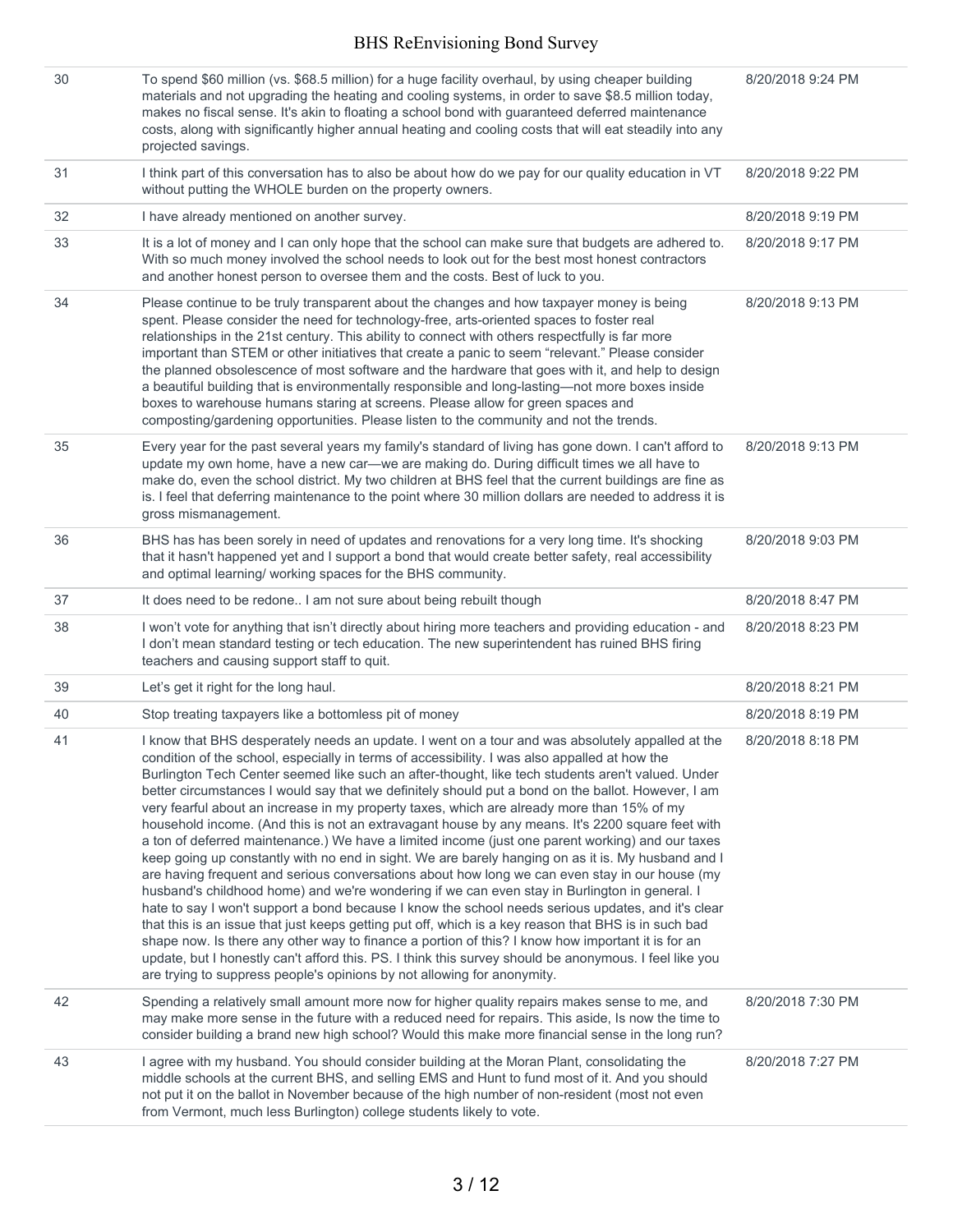| 44 | Build a new middle/high school. Move elementary schools into current middle schools. Close all<br>elementary schools and. Build more housing that pay taxes.                                                                                                                                                                                                                                                                                                                                                                                                                                                                       | 8/20/2018 7:25 PM |
|----|------------------------------------------------------------------------------------------------------------------------------------------------------------------------------------------------------------------------------------------------------------------------------------------------------------------------------------------------------------------------------------------------------------------------------------------------------------------------------------------------------------------------------------------------------------------------------------------------------------------------------------|-------------------|
| 45 | amounts are way too high for low income homeowners                                                                                                                                                                                                                                                                                                                                                                                                                                                                                                                                                                                 | 8/20/2018 6:58 PM |
| 46 | It's unfortunate that upkeep and repairs were not done periodically as apprised to waiting until<br>structures age and fail when cost are more today as opposed to yesterday.                                                                                                                                                                                                                                                                                                                                                                                                                                                      | 8/20/2018 6:56 PM |
| 47 | Has the option of fund raising been explored? A capital campaign could raise a substantial amount<br>of funds. Another options is the look for sponsorship of builds. Colleges and University do this all<br>the time.                                                                                                                                                                                                                                                                                                                                                                                                             | 8/20/2018 6:50 PM |
| 48 | Long overdue. Need state of the art building and infrastructure for the next generations of our<br>young people and a resource for the community.                                                                                                                                                                                                                                                                                                                                                                                                                                                                                  | 8/20/2018 6:40 PM |
| 49 | The important thing to me is that BSD does this well and carefully. Not a Reno that skimps and is<br>cheap and doesn't last into the future. A Reno that best meets current and future needs of all<br>students. Also- it's important that the district keeps its commitments to all of the other schools that<br>need updates.                                                                                                                                                                                                                                                                                                    | 8/20/2018 6:30 PM |
| 50 | At this time we are taxed out, I would like to renovate items within our own house                                                                                                                                                                                                                                                                                                                                                                                                                                                                                                                                                 | 8/20/2018 6:28 PM |
| 51 | If we are going to upgrade our schools do it right with the best materials. Not only will this reduce<br>our maintenance costs down the road but also our energy costs could be less as well. This is for<br>our future; for our future students and the future of our great City.                                                                                                                                                                                                                                                                                                                                                 | 8/20/2018 6:18 PM |
| 52 | Coupling school budgets with property taxes sets up an impossible choice for residents of this<br>District. It is no question that the vast majority of Burlington residents support improvements to our<br>schools, however we cannot continue to support raises in property taxes to achieve them. While<br>the cost of living continues to rise, wages have stagnated, creating an unsustainable economic<br>environment. There needs to be a broader discussion accompanying this proposal that addresses<br>this issue to distribute the economic burden of this bond equitably among residents, not just<br>property owners. | 8/20/2018 6:12 PM |
| 53 | I would like to see a long term, forward thinking plan that offers the best to all children in<br>Burlington. Thus, I think that spending a bit more for a better outcome is worth it.                                                                                                                                                                                                                                                                                                                                                                                                                                             | 8/20/2018 6:08 PM |
| 54 | While I understand the need for significant improvements to the HS, I am furious that the voters<br>were lead to believe the last school bond was to be used for the HS improvements.                                                                                                                                                                                                                                                                                                                                                                                                                                              | 8/20/2018 6:02 PM |
| 55 | Until my children reached high school, I had absolutely no idea how neglected the BHS facilities<br>were. I hope that all Community memebers take the time to research the conditions for themselves<br>before voting on the bond. It is important to provide a learning environment that is safe and<br>comfortable to our older students. So much time and money is spent on the younger demographic.<br>It is also critical that we think ahead to the future and invest now with repairs and renovations that<br>will last much longer. The cost comes now or later. Thank you for this initiative.                            | 8/20/2018 6:02 PM |
| 56 | Any way you cut it, taxes are going upagainin a school system that has fewer students than<br>previous years with lower budgets.                                                                                                                                                                                                                                                                                                                                                                                                                                                                                                   | 8/20/2018 5:53 PM |
| 57 | I'm not sure what the right thing is do with the school. Taxes are getting so high that we'll probably<br>have to move out of Burlington.                                                                                                                                                                                                                                                                                                                                                                                                                                                                                          | 8/20/2018 5:23 PM |
| 58 | better to use the money well and not skimp on improvements or we will be spending more soon                                                                                                                                                                                                                                                                                                                                                                                                                                                                                                                                        | 8/20/2018 5:22 PM |
| 59 | I wish it could be done for less, but I don't see how.                                                                                                                                                                                                                                                                                                                                                                                                                                                                                                                                                                             | 8/20/2018 5:19 PM |
| 60 | Since we paid the teachers we cannot afford renevations!                                                                                                                                                                                                                                                                                                                                                                                                                                                                                                                                                                           | 8/20/2018 5:15 PM |
| 61 | Only the best for our Burlington's kids.                                                                                                                                                                                                                                                                                                                                                                                                                                                                                                                                                                                           | 8/20/2018 5:06 PM |
| 62 | Thanks for asking for input - please continue to keep the public informed and engaged in moving<br>this issue forward! We have an amazing school district with talented teachers and incredible<br>students - let's invest in this learning environment - it's an investment in our future!                                                                                                                                                                                                                                                                                                                                        | 8/20/2018 5:06 PM |
| 63 | In my opinion investing in BHS is a more important priority than rehabbing memorial auditorium.<br>This a project long over due.                                                                                                                                                                                                                                                                                                                                                                                                                                                                                                   | 8/20/2018 5:05 PM |
| 64 | Although I realize the need for major renovations at the high school, I am very concerned about the<br>debt load the school district is carrying from all of the bonds passed in recent years. Are any other<br>funding sources available?                                                                                                                                                                                                                                                                                                                                                                                         | 8/20/2018 5:04 PM |
|    |                                                                                                                                                                                                                                                                                                                                                                                                                                                                                                                                                                                                                                    |                   |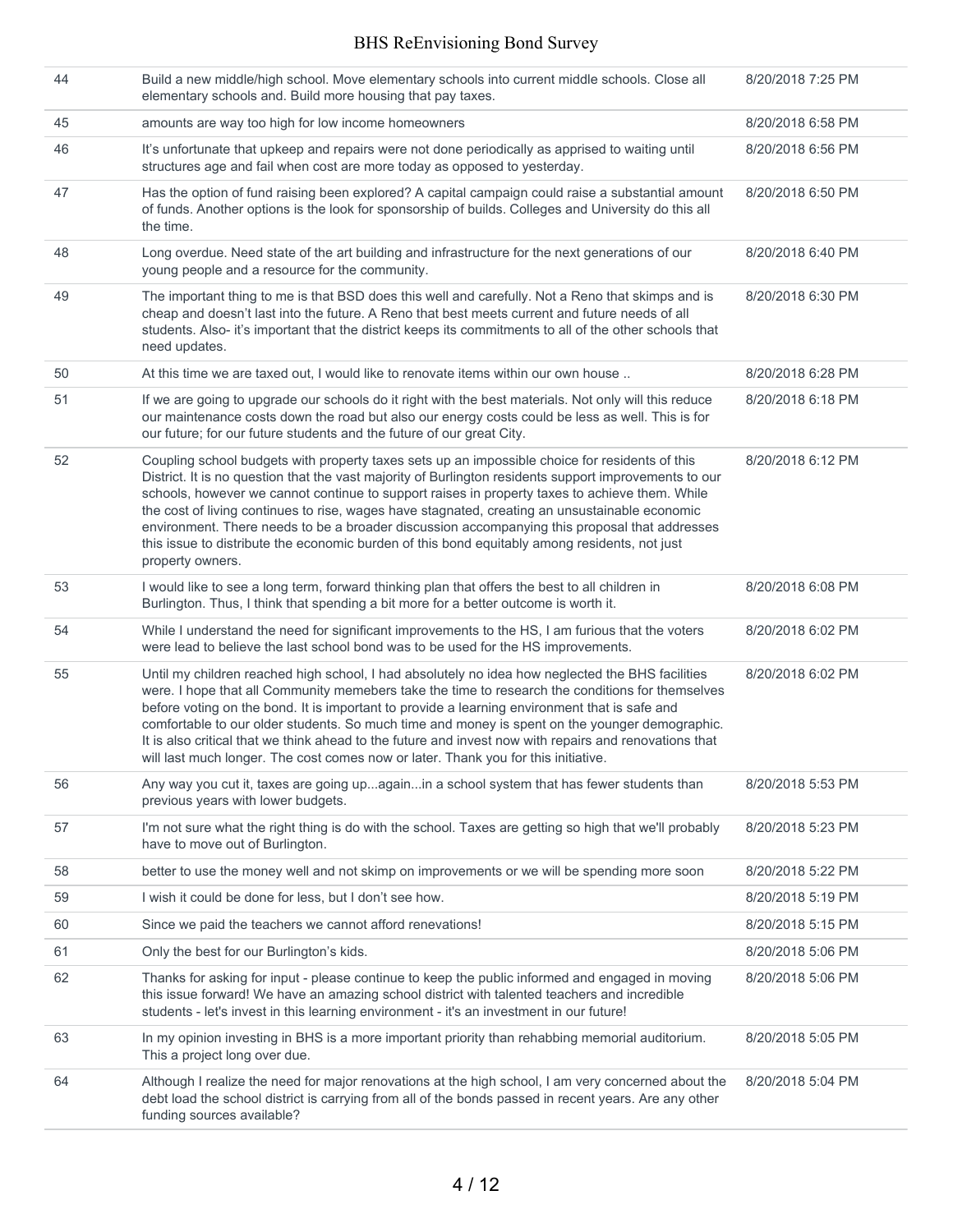| 65 | I hope this is the best way to spend 68.5M. I wonder if the remaining structures will have to be<br>renovated in 5 years again because of deferred maintenance.                                                                                                                                                                                                                                                                                                                                                                                                                               | 8/20/2018 5:03 PM |
|----|-----------------------------------------------------------------------------------------------------------------------------------------------------------------------------------------------------------------------------------------------------------------------------------------------------------------------------------------------------------------------------------------------------------------------------------------------------------------------------------------------------------------------------------------------------------------------------------------------|-------------------|
| 66 | I am very concerned that there has not been the proper investment in new pedagogy to support<br>the proposed physical structure. It is great to have new building, but if new teaching methods do<br>not accompany it, it is a whole lot of money spent without substantially impacting the educational<br>experience of the students. The fact that there is not a budget item that addresses professional<br>learning for the new building leads me to assume that proper thought has not been put into the<br>proposed expenditure.                                                        | 8/20/2018 5:01 PM |
| 67 | I will support this project in any form.                                                                                                                                                                                                                                                                                                                                                                                                                                                                                                                                                      | 8/20/2018 5:00 PM |
| 68 | We cannot educate our children properly in facilities that don't have access to the proper means to<br>mold all children into thinkers, creators, entrepreneurs and, be the best humans they can be.<br>Update/upgrade our schools                                                                                                                                                                                                                                                                                                                                                            | 8/20/2018 4:58 PM |
| 69 | While I support the \$68.5 million dollar bond I would like reassurances that all options have been<br>explored. I would like to know if the option of building a brand new high school has also been<br>researched and what the cost of that would be.                                                                                                                                                                                                                                                                                                                                       | 8/20/2018 4:58 PM |
| 70 | My childrens' father Lives in Burlington but I live in Shelburne. The current condition of BHS was<br>part of why I encouraged them to go to CVU, but they preferred to stay with their friends.                                                                                                                                                                                                                                                                                                                                                                                              | 8/20/2018 4:58 PM |
| 71 | I believe that any renovation or new project should be completed with higher standards and better<br>materials. There should be thorough evaluation of total cost of projects before moving forward and<br>the estimates shouldn't come from engineers but rather the contractors actually bidding the the<br>work. Too often, preliminary budgets come in too low and the result is not good for public trust or<br>finished product.                                                                                                                                                        | 8/20/2018 4:58 PM |
| 72 | Why doesn't the money that was going to be used for the new preschool development go to the<br>high school and the preschools stay at the neighborhood elementary schools.                                                                                                                                                                                                                                                                                                                                                                                                                    | 8/20/2018 4:56 PM |
| 73 | Let's make it happen!!                                                                                                                                                                                                                                                                                                                                                                                                                                                                                                                                                                        | 8/20/2018 4:56 PM |
| 74 | Level the existing high school and start from scratch!                                                                                                                                                                                                                                                                                                                                                                                                                                                                                                                                        | 8/20/2018 4:54 PM |
| 75 |                                                                                                                                                                                                                                                                                                                                                                                                                                                                                                                                                                                               | 8/20/2018 4:53 PM |
| 76 | Why would we invest the minimal amount knowing it's not as good of quality. Would we ever<br>accept this from students? How much more is it to build a new school that meets the current<br>educational needs of our students rather than fixing something that costs this much and keeps<br>learning structures the same? Proposals are out in front porch forum for this idea. If we are<br>investing this much money in a school, we should be exploring the educational needs of today and<br>future students rather than just fixing a building because it's the historical high school. | 8/20/2018 4:52 PM |
| 77 | Let's build a high school our community can be proud of for generations.                                                                                                                                                                                                                                                                                                                                                                                                                                                                                                                      | 8/20/2018 4:52 PM |
| 78 | I'm supportive of a well conceived plan to improve the high school facilities but I would want to see<br>full integration with other district needs such as new offices needs for other kinds of spaces etc.<br>and reassurances that the budget will actually be used for the type of activities outlined in the bond<br>language. Am definitely more wary after the attempts to redirect deferred maintenance funds this<br>spring. And will be more supportive of subsequent bonds after I see evidence of good faith<br>handling of the deferred maintenance funds.                       | 8/20/2018 4:52 PM |
| 79 | If you're going to do it, best to do it right.                                                                                                                                                                                                                                                                                                                                                                                                                                                                                                                                                | 8/20/2018 4:51 PM |
| 80 | Absolutely need to invest in our children's education. For all the obvious reasons about current<br>generation of kids. But also to make VT livable and attractive to young families. This is critical to<br>our economy and long term competitive advantage.                                                                                                                                                                                                                                                                                                                                 | 8/20/2018 4:51 PM |
| 81 | None                                                                                                                                                                                                                                                                                                                                                                                                                                                                                                                                                                                          | 8/20/2018 4:50 PM |
| 82 | I think that it's imperati that the community is given time to see we can trust the school board with<br>requests. There just was monies asked for and given however not distributed accordingly. That<br>does the students and taxpayers a huge disservice. You can't expect to lie to people who foot the<br>bill and continue to have a hand out.                                                                                                                                                                                                                                          | 8/20/2018 4:49 PM |
| 83 | This building needs repairs desperately. It was not designed well and needs to be done properly<br>and then maintained.                                                                                                                                                                                                                                                                                                                                                                                                                                                                       | 8/20/2018 4:49 PM |
| 84 | So happy for these much needed renovations!                                                                                                                                                                                                                                                                                                                                                                                                                                                                                                                                                   | 8/20/2018 4:49 PM |
|    |                                                                                                                                                                                                                                                                                                                                                                                                                                                                                                                                                                                               |                   |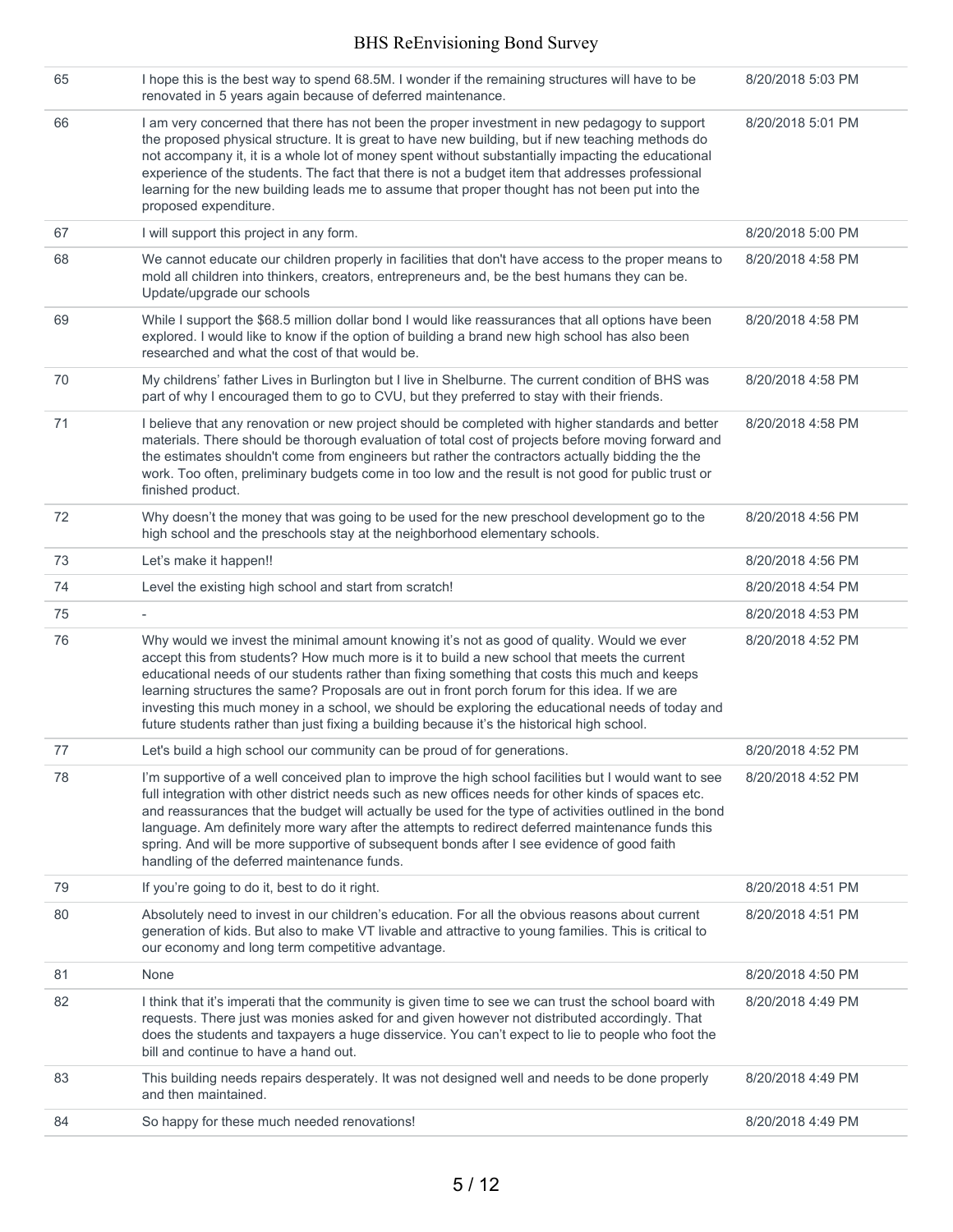| 85 | Although I do not have children in the system I support getting the renovations done correctly now.<br>We CANNOT have a school that does not meet certification standards. We also cannot have a<br>school that is a health risk to all who spend time in this space on a regular basis. If we wait to have<br>these renovations done the costs will only go up. I see this as a much better alternative to starting<br>over from square one which has been thrown out as an option ;/ If as residents of Burlington we<br>can "afford" to upgrade the bike path to the current standard we would be amiss to ignore our<br>schools falling apart and risk the health and safety of our children, teachers and staff. | 8/20/2018 4:48 PM |
|----|-----------------------------------------------------------------------------------------------------------------------------------------------------------------------------------------------------------------------------------------------------------------------------------------------------------------------------------------------------------------------------------------------------------------------------------------------------------------------------------------------------------------------------------------------------------------------------------------------------------------------------------------------------------------------------------------------------------------------|-------------------|
| 86 | N/a                                                                                                                                                                                                                                                                                                                                                                                                                                                                                                                                                                                                                                                                                                                   | 8/20/2018 4:47 PM |
| 87 | I'm very happy action is being taken. The conditions of the building, and the inaccessibility for<br>many of our is terrible. The longer we put off taking action, the worse it's going to get.                                                                                                                                                                                                                                                                                                                                                                                                                                                                                                                       | 8/20/2018 4:30 PM |
| 88 | Invest for the long term. We still need to attract new professionals to the Burlington area and a<br>strong school system is vital to that effort (as well as to the general quality of life here).                                                                                                                                                                                                                                                                                                                                                                                                                                                                                                                   | 8/20/2018 4:25 PM |
| 89 | It seems odd to ask for input on 3 options that are within 8.5 million of each other and all over 60<br>million. I'm on board for the highest, but why even move forward if the building will be using sub<br>par materials and not have improved insulation? My feeling is that the community will not feel like<br>it's a vote when all 3 are so close in cost.                                                                                                                                                                                                                                                                                                                                                     | 8/20/2018 4:23 PM |
| 90 | The difference in cost between the mid range \$65 million option and the high range \$68 million is<br>not that much in the grand scheme of things. I think it makes sense to get the biggest bang for the<br>buck by investing in higher quality more long lasting materials and systems.                                                                                                                                                                                                                                                                                                                                                                                                                            | 8/20/2018 4:19 PM |
| 91 | No additional feedback                                                                                                                                                                                                                                                                                                                                                                                                                                                                                                                                                                                                                                                                                                | 8/20/2018 4:10 PM |
| 92 | I feel strongly that a town's schools reflects the town's principles and desirability. These<br>improvements will help make Burlington a more attractive place to live, and will boost property<br>values, which will offset the investment required by the taxpayers.                                                                                                                                                                                                                                                                                                                                                                                                                                                | 8/20/2018 3:51 PM |
| 93 | I had the opportunity to tour BHS and frankly, was appalled at the overall deferred maintenance<br>and lack of accessibility for our students. We can and must do better for our students.                                                                                                                                                                                                                                                                                                                                                                                                                                                                                                                            | 8/20/2018 2:55 PM |
| 94 | It would be good to share with the voters a detailed scope of what Burlington is expected to look<br>like over the next 30 years. How many HS students are expected to attend? Will your planned<br>layout and rooms meet the future students needs? What is the school district doing to reduce<br>expenses in other places to offset some of this \$60 million cost? Alternative learning environments<br>with higher student to teacher ratios? I am sure there is a lot more to your vision than replacing an<br>aging building complex.                                                                                                                                                                          | 8/20/2018 2:29 PM |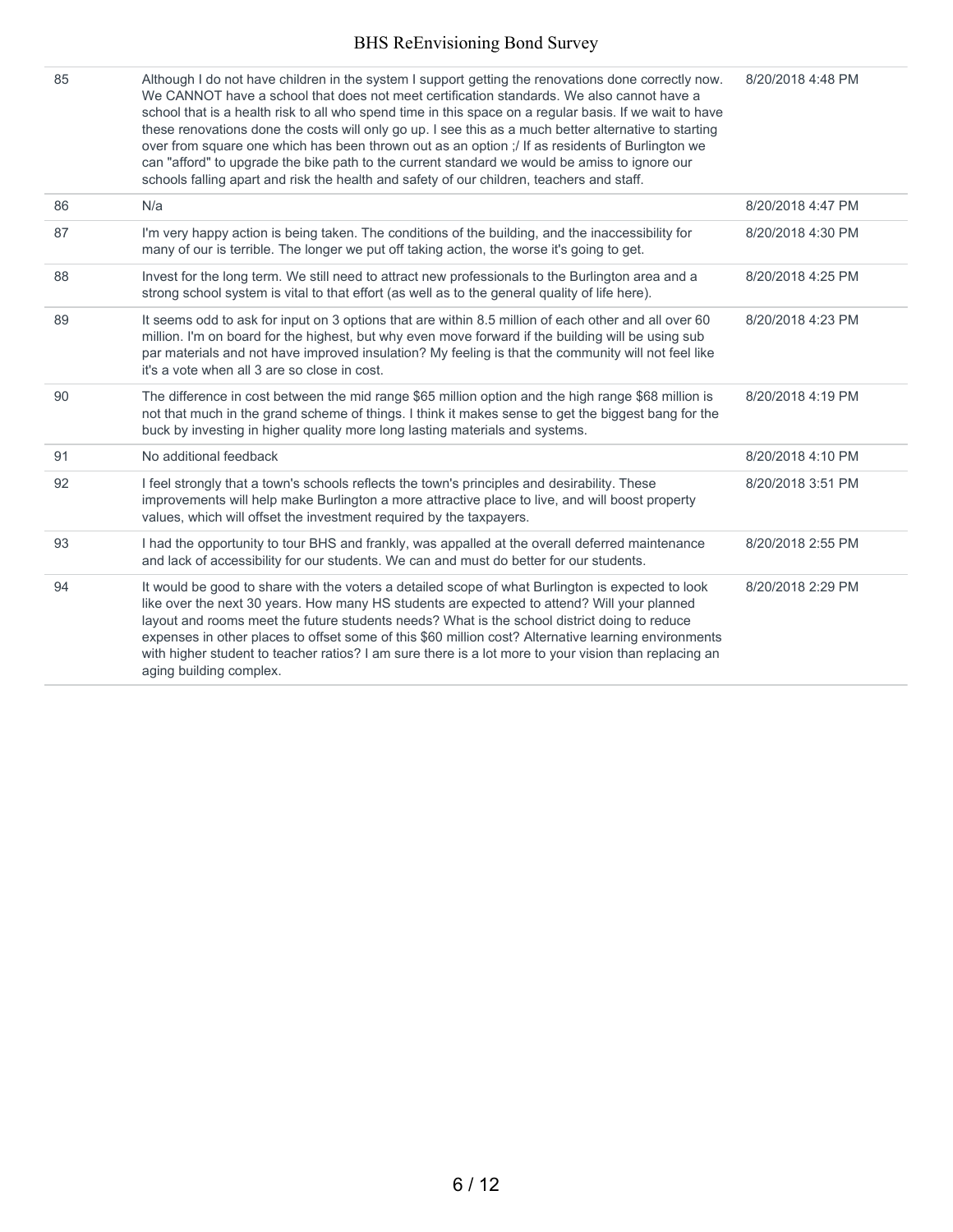| 95  | It astonishes me the taxpayers are asked for ~70 million and it's a remodel rather than a complete<br>reconstruction. This in addition to the multimillion bond the city will ask of us to improve the<br>stomwater/sewage system (in addition to multimillion dollar bond for Memorial Auditorium). This in<br>addition to the fact that we just gave the city 21mil for a private developer. In addition to recent<br>large increase in property taxes following 10+ years of steadily increasing taxes, plus they're<br>reassessing to raise taxes even higher. This in addition to the fact our children's high school<br>experiences will very likely be disrupted by the ongoing high-school construction, and we'll likely<br>have another teacher strike in two years, too. The school district has been aware of the need to<br>address high school for at least 10 years and likely much longer. How have budgeting and<br>allocation of resources prepared us for this moment? Will the taxpayer foot the full cost of<br>remodeling, or will additional resources be sought (other properties sold, independent auditors<br>engaged, etc.) to reduce costs and/or generate outside revenue? Much of the promotion of<br>upgrades presses the need to improve accessibility. How will the remodeling also improve 21st<br>century/STEM learning and music/art/foreign language enrichment, support high flyers, upgrade<br>available tech, improve fitness or nutrition, or add broader resources and opportunities to learning<br>community? What's the physical life expectancy and projected future relevance of upgrades in<br>rapidly changing social context? Public promotion also asserts the construction "shouldn't" disrupt<br>students. Are there penalties to any involved if work actually does become disruptive? Penalties<br>for delays or exceeding budget? Can we review the portfolio of project leaders (admin, board,<br>developer, et al) detailing previous successes on similar projects? Also, what's the failure rate of<br>previous investments? We invested millions in recent remodeling of Sustainability Academy yet the<br>building is under-utilized and I'm told in danger of closing or re-purposing. Black River looks great<br>but is there any info available on the principal negotiators and admins on our side, their previous<br>successes overseeing and controlling costs on such a large significant project? We've invested<br>millions in closing the achievement gap yet Burlington maintains a failing status on<br>greatschools.org and a mediocre to poor reputation anecdotally amongst a broad spectrum of<br>students and parents. What are the metrics of success and where have we seen significant<br>improvements? It's said graduation rate increased ~6% 2015-2016. What are the corresponding<br>statistics on post-secondary placement? Have all demographics seen improvement? How can we<br>demonstrate it's tax dollars improving situation rather than other factors such as improving<br>language familiarity, outside supports, shifting standards, smaller class sizes, etc.? What's the end<br>target (100%?) and what will it cost to get there/maintain? Burlington schools are spending an<br>excessive amount per pupil, by our board's own admission, yet it's said to be due to high poverty<br>within our community. High poverty increasingly driven, no doubt, by excessive taxes and<br>exceedingly high costs of living thereby creating a vicious cycle. | 8/20/2018 2:28 PM  |
|-----|--------------------------------------------------------------------------------------------------------------------------------------------------------------------------------------------------------------------------------------------------------------------------------------------------------------------------------------------------------------------------------------------------------------------------------------------------------------------------------------------------------------------------------------------------------------------------------------------------------------------------------------------------------------------------------------------------------------------------------------------------------------------------------------------------------------------------------------------------------------------------------------------------------------------------------------------------------------------------------------------------------------------------------------------------------------------------------------------------------------------------------------------------------------------------------------------------------------------------------------------------------------------------------------------------------------------------------------------------------------------------------------------------------------------------------------------------------------------------------------------------------------------------------------------------------------------------------------------------------------------------------------------------------------------------------------------------------------------------------------------------------------------------------------------------------------------------------------------------------------------------------------------------------------------------------------------------------------------------------------------------------------------------------------------------------------------------------------------------------------------------------------------------------------------------------------------------------------------------------------------------------------------------------------------------------------------------------------------------------------------------------------------------------------------------------------------------------------------------------------------------------------------------------------------------------------------------------------------------------------------------------------------------------------------------------------------------------------------------------------------------------------------------------------------------------------------------------------------------------------------------------------------------------------------------------------------------------------------------------------------------------------------------------------------------------------------------------------------------------------------------------------------------------------------------------------------------------------------------------------------------------------------------------------------------------------------------------------------------------------------------------------------------------------------------------------------------------------------------------------------------------------------------------------------------------|--------------------|
| 96  | I strongly advocate for not taking a short sighted view with this work. A small increase in budget<br>that allows for more durable building materials and lower operating costs will cost less in the end.<br>If this money is going to be spent, do it well the first time.                                                                                                                                                                                                                                                                                                                                                                                                                                                                                                                                                                                                                                                                                                                                                                                                                                                                                                                                                                                                                                                                                                                                                                                                                                                                                                                                                                                                                                                                                                                                                                                                                                                                                                                                                                                                                                                                                                                                                                                                                                                                                                                                                                                                                                                                                                                                                                                                                                                                                                                                                                                                                                                                                                                                                                                                                                                                                                                                                                                                                                                                                                                                                                                                                                                                           | 8/20/2018 1:40 PM  |
| 97  | Let's make a smart investment in our children's education for the future!                                                                                                                                                                                                                                                                                                                                                                                                                                                                                                                                                                                                                                                                                                                                                                                                                                                                                                                                                                                                                                                                                                                                                                                                                                                                                                                                                                                                                                                                                                                                                                                                                                                                                                                                                                                                                                                                                                                                                                                                                                                                                                                                                                                                                                                                                                                                                                                                                                                                                                                                                                                                                                                                                                                                                                                                                                                                                                                                                                                                                                                                                                                                                                                                                                                                                                                                                                                                                                                                              | 8/20/2018 1:29 PM  |
| 98  | I think it's crucial that the school district build a building that can be LEED certified.                                                                                                                                                                                                                                                                                                                                                                                                                                                                                                                                                                                                                                                                                                                                                                                                                                                                                                                                                                                                                                                                                                                                                                                                                                                                                                                                                                                                                                                                                                                                                                                                                                                                                                                                                                                                                                                                                                                                                                                                                                                                                                                                                                                                                                                                                                                                                                                                                                                                                                                                                                                                                                                                                                                                                                                                                                                                                                                                                                                                                                                                                                                                                                                                                                                                                                                                                                                                                                                             | 8/20/2018 1:00 PM  |
| 99  | Please be sensitive of paint and sealant types used for walls and flooring. It smelled awful in<br>Edmunds during last week's election.                                                                                                                                                                                                                                                                                                                                                                                                                                                                                                                                                                                                                                                                                                                                                                                                                                                                                                                                                                                                                                                                                                                                                                                                                                                                                                                                                                                                                                                                                                                                                                                                                                                                                                                                                                                                                                                                                                                                                                                                                                                                                                                                                                                                                                                                                                                                                                                                                                                                                                                                                                                                                                                                                                                                                                                                                                                                                                                                                                                                                                                                                                                                                                                                                                                                                                                                                                                                                | 8/20/2018 12:48 PM |
| 100 | Difference is really minimal when you are talking millionsthe real question is whether this has to<br>happen at all                                                                                                                                                                                                                                                                                                                                                                                                                                                                                                                                                                                                                                                                                                                                                                                                                                                                                                                                                                                                                                                                                                                                                                                                                                                                                                                                                                                                                                                                                                                                                                                                                                                                                                                                                                                                                                                                                                                                                                                                                                                                                                                                                                                                                                                                                                                                                                                                                                                                                                                                                                                                                                                                                                                                                                                                                                                                                                                                                                                                                                                                                                                                                                                                                                                                                                                                                                                                                                    | 8/20/2018 12:35 PM |
| 101 | We need to make the best school we can over the long term. The taxes won't increase very much<br>compared with the benefits of these renovations.                                                                                                                                                                                                                                                                                                                                                                                                                                                                                                                                                                                                                                                                                                                                                                                                                                                                                                                                                                                                                                                                                                                                                                                                                                                                                                                                                                                                                                                                                                                                                                                                                                                                                                                                                                                                                                                                                                                                                                                                                                                                                                                                                                                                                                                                                                                                                                                                                                                                                                                                                                                                                                                                                                                                                                                                                                                                                                                                                                                                                                                                                                                                                                                                                                                                                                                                                                                                      | 8/20/2018 12:33 PM |
| 102 | Nothing at this time                                                                                                                                                                                                                                                                                                                                                                                                                                                                                                                                                                                                                                                                                                                                                                                                                                                                                                                                                                                                                                                                                                                                                                                                                                                                                                                                                                                                                                                                                                                                                                                                                                                                                                                                                                                                                                                                                                                                                                                                                                                                                                                                                                                                                                                                                                                                                                                                                                                                                                                                                                                                                                                                                                                                                                                                                                                                                                                                                                                                                                                                                                                                                                                                                                                                                                                                                                                                                                                                                                                                   | 8/20/2018 11:48 AM |
| 103 | I view this as a one shot opportunity to greatly enhance safety and usable ospace for Burlington's<br>high school students.                                                                                                                                                                                                                                                                                                                                                                                                                                                                                                                                                                                                                                                                                                                                                                                                                                                                                                                                                                                                                                                                                                                                                                                                                                                                                                                                                                                                                                                                                                                                                                                                                                                                                                                                                                                                                                                                                                                                                                                                                                                                                                                                                                                                                                                                                                                                                                                                                                                                                                                                                                                                                                                                                                                                                                                                                                                                                                                                                                                                                                                                                                                                                                                                                                                                                                                                                                                                                            | 8/20/2018 11:45 AM |
| 104 | Just as the private sector invests in its assets, the public sector must too. My elementary-age<br>student deserves adequate facilities now so he can achieve his highest tax-paying potential in the                                                                                                                                                                                                                                                                                                                                                                                                                                                                                                                                                                                                                                                                                                                                                                                                                                                                                                                                                                                                                                                                                                                                                                                                                                                                                                                                                                                                                                                                                                                                                                                                                                                                                                                                                                                                                                                                                                                                                                                                                                                                                                                                                                                                                                                                                                                                                                                                                                                                                                                                                                                                                                                                                                                                                                                                                                                                                                                                                                                                                                                                                                                                                                                                                                                                                                                                                  | 8/20/2018 11:43 AM |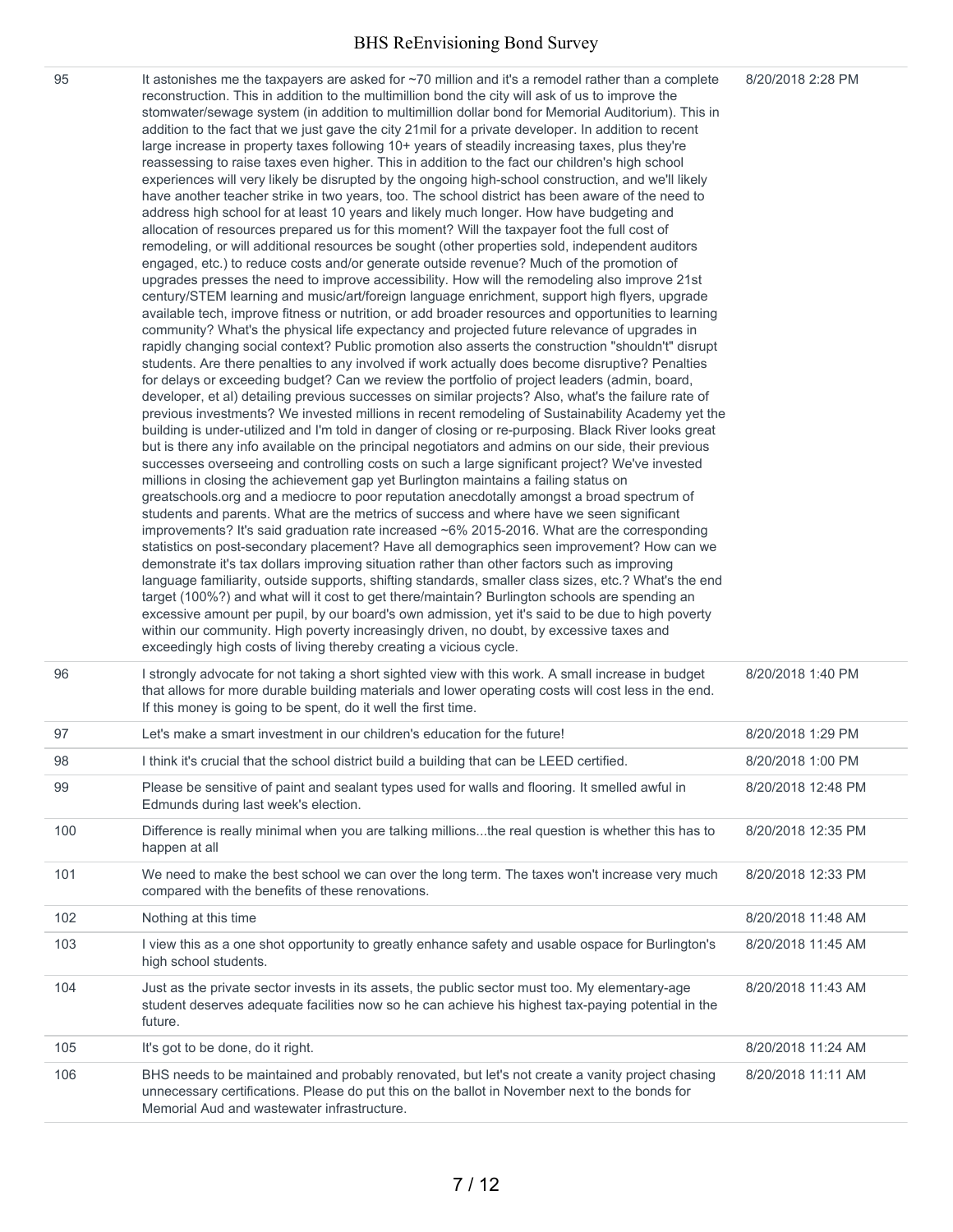| 107 | I really appreciated the tour of BHS that was provided on August 18th. It allowed me to see the<br>high school with a more critical eye than I might use when attending games, informational nights,<br>or community events. Our students deserve the best available buildings, infrastructure,<br>technology, and environments in which to learn. I am willing to help provide that through my taxes.<br>I would also like to see the district, School Board, and City consider the addition of climate control,<br>specifically AC, either now or in the future. Please reach out to me if you have any questions or if<br>there is anything else I can do to support these important changes and upgrades.                                                                                                                                                                                                                                                                                                                                                                                                                                                                                                      | 8/20/2018 11:11 AM |
|-----|--------------------------------------------------------------------------------------------------------------------------------------------------------------------------------------------------------------------------------------------------------------------------------------------------------------------------------------------------------------------------------------------------------------------------------------------------------------------------------------------------------------------------------------------------------------------------------------------------------------------------------------------------------------------------------------------------------------------------------------------------------------------------------------------------------------------------------------------------------------------------------------------------------------------------------------------------------------------------------------------------------------------------------------------------------------------------------------------------------------------------------------------------------------------------------------------------------------------|--------------------|
| 108 | na                                                                                                                                                                                                                                                                                                                                                                                                                                                                                                                                                                                                                                                                                                                                                                                                                                                                                                                                                                                                                                                                                                                                                                                                                 | 8/20/2018 11:03 AM |
| 109 | N/A                                                                                                                                                                                                                                                                                                                                                                                                                                                                                                                                                                                                                                                                                                                                                                                                                                                                                                                                                                                                                                                                                                                                                                                                                | 8/20/2018 10:51 AM |
| 110 | I am incredibly torn regarding this school spend. I am a huge believer and supporter in education. I<br>believe that education is humanity's answer to solution to most of our problems. The more we<br>educate people, the better a society we become. The issue in Burlington is that we've kicked the<br>can down the road with maintaining these schools for so many years that now the buildings are<br>falling apart. I see other 50, 75, 100 year old schools in America that are in pristine condition<br>beloved cared for not neglected. These districts did not through \$30 or \$65 million at these<br>schools at once they did incremental maintenance year after year Going to the voters asking for<br>\$65m is a big ask. Who knows, the voters might say yes and away we go. But they also might say<br>no, and then what? As we know money fixes all these issues. The buildings need money to be<br>great and to house the kids who we're trying to make great through education. It's all connected.<br>Yet, why have we neglected these buildings for so many years? Because of progressive politics,<br>and a completely dysfunctional school board.                                        | 8/20/2018 10:44 AM |
| 111 | Investing in schools is nurturing the roots of a community.                                                                                                                                                                                                                                                                                                                                                                                                                                                                                                                                                                                                                                                                                                                                                                                                                                                                                                                                                                                                                                                                                                                                                        | 8/20/2018 10:26 AM |
| 112 | I support the \$68.5m bond befause if you are going to do something do it right. Using shortcuts or<br>less quality materials will lead to greater cost in the long term. This is not only an investment in our<br>children, but one for our community. Quality schools lead to higher property values, higher property<br>values lead to an increased tax base - property tax in the short term, but other taxes in the long<br>term - through more people and businesses setting up in Burlington. Other tax revenue will allow<br>property tax relief. Quality tax revenue ensures roads, police, and many other services are<br>properly funded to ensure our city continues to be a desirable place to live. If our schools go so do<br>our taxes and so does our ability to fund our town. Success breeds success and it starts with<br>schools. If we don't support this bond it all crumbles. Also, we need to legislatively change school<br>funding because it is not a sustainable mode from a state perspective. Voting no on this would<br>exacerbate the problem, and be a the expense of not only our children but all the services funded<br>by tax revenue - which affects everyone in this town. | 8/20/2018 9:36 AM  |
| 113 | I agree BHS needs an update but am not convinced this is well thought out                                                                                                                                                                                                                                                                                                                                                                                                                                                                                                                                                                                                                                                                                                                                                                                                                                                                                                                                                                                                                                                                                                                                          | 8/20/2018 9:22 AM  |
| 114 | I will always support the schools, school budgets, etc. if a need is there than it's our duty to vote for<br>it and make sure they get what they need. Education is a number one priority for our family.                                                                                                                                                                                                                                                                                                                                                                                                                                                                                                                                                                                                                                                                                                                                                                                                                                                                                                                                                                                                          | 8/20/2018 9:12 AM  |
| 115 | The High School is in serious need of maintenance. I hope that this plan also deals with the<br>locker/kids carrying their backpacks and coats around all day.                                                                                                                                                                                                                                                                                                                                                                                                                                                                                                                                                                                                                                                                                                                                                                                                                                                                                                                                                                                                                                                     | 8/20/2018 9:08 AM  |
| 116 | I fully support public education but considering the debacle with the pre-K bond, I'm surprised the<br>board would try to get this bond approved now. I don't predict a good outcome. The timing is poor<br>and with a poor track-record managing a 30M bond, why would we hand over an additional \$70M<br>to this administration?                                                                                                                                                                                                                                                                                                                                                                                                                                                                                                                                                                                                                                                                                                                                                                                                                                                                                | 8/20/2018 9:03 AM  |
| 117 | I find it hard to support this, when I remember being just out of his school, and the city outing<br>AstroTurf on the football field. That money could have gone to school repairs. I find the decision<br>making skills of the city and the school board horrible.                                                                                                                                                                                                                                                                                                                                                                                                                                                                                                                                                                                                                                                                                                                                                                                                                                                                                                                                                | 8/20/2018 8:53 AM  |
| 118 | Those who were instrumental in allowing 30 million dollars deferred maintenance should be sued,<br>and held accountable.                                                                                                                                                                                                                                                                                                                                                                                                                                                                                                                                                                                                                                                                                                                                                                                                                                                                                                                                                                                                                                                                                           | 8/20/2018 8:51 AM  |
| 119 | There is a typo in question 1. BHS must be fixed. I've tajen the tour, and the current facility is<br>poorly conceived, falling apart, and completely unacceptable for our community.                                                                                                                                                                                                                                                                                                                                                                                                                                                                                                                                                                                                                                                                                                                                                                                                                                                                                                                                                                                                                              | 8/20/2018 8:50 AM  |
| 120 | Please consider how the project can secure local employment opportunities                                                                                                                                                                                                                                                                                                                                                                                                                                                                                                                                                                                                                                                                                                                                                                                                                                                                                                                                                                                                                                                                                                                                          | 8/20/2018 8:49 AM  |
| 121 | I am very supportive of making a significant investment in replacing/upgrading the high school<br>facility, but jamming it onto the ballot with 2 months of a PR campaign is counter-productive.                                                                                                                                                                                                                                                                                                                                                                                                                                                                                                                                                                                                                                                                                                                                                                                                                                                                                                                                                                                                                   | 8/20/2018 8:47 AM  |
| 122 | Our community needs and deserves a first rate facility for its high school students. Do the job<br>once, do the job right so the community can have a resource it can be proud of for years to come.                                                                                                                                                                                                                                                                                                                                                                                                                                                                                                                                                                                                                                                                                                                                                                                                                                                                                                                                                                                                               | 8/20/2018 8:37 AM  |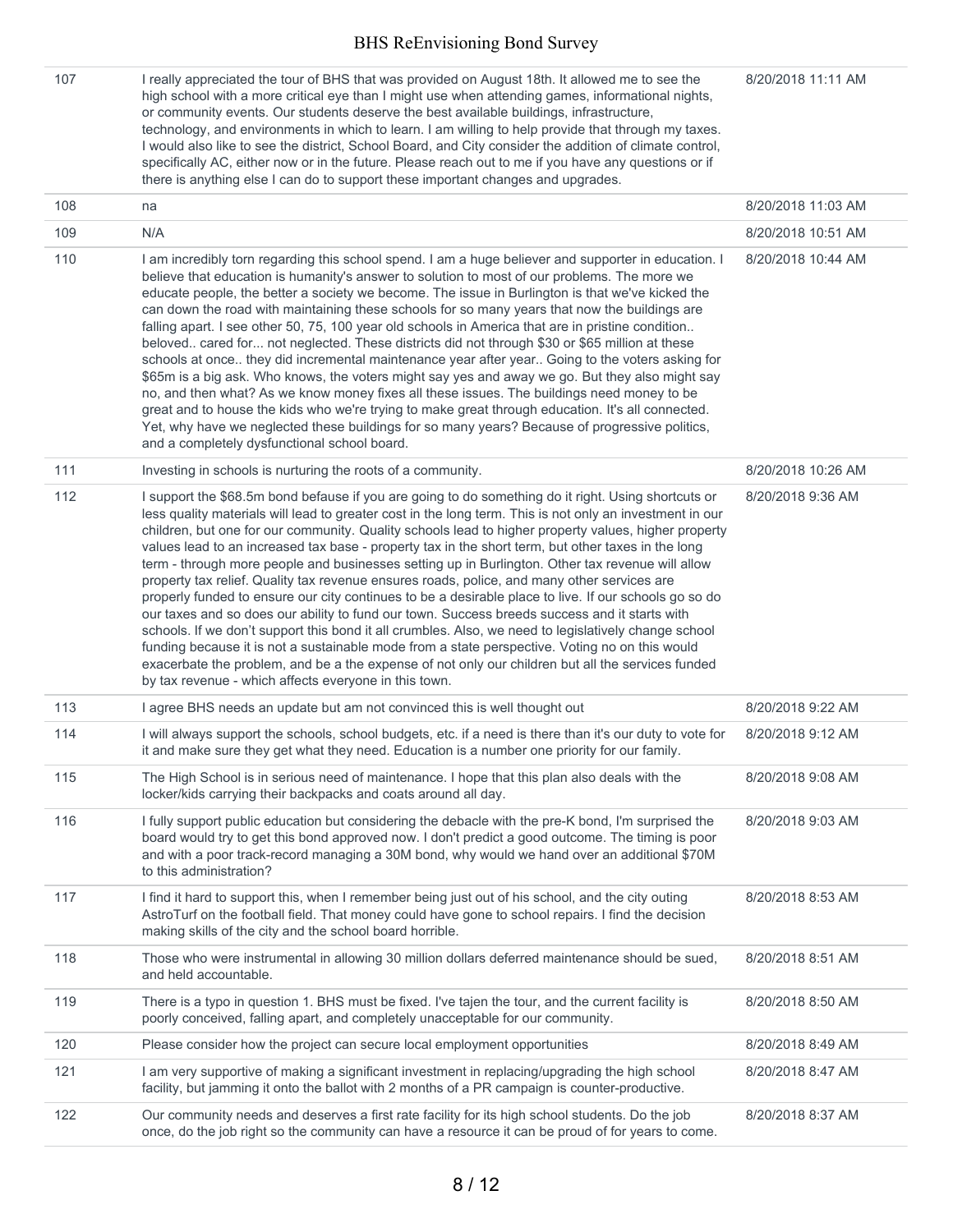| 123 | 1. Please take more time to consider a plan. Rather than band-aid the current high school,<br>consider building a new high school at the Moran Plant. You could then consolidate the middle<br>schools at the current BHS and sell EMS and Hunt so that these properties can be added to the<br>Grand List. Through these sales and new tax revenue, a large portion of the project, if not the full<br>project, could be funded. You could also combine the EMS property with Memorial Auditorium, if<br>the City is willing, to offer an even more attractive property. I suggested building a new high school<br>at Moran when you were considering re-districting over ten years ago. Since then, property taxes<br>have more than doubled, with very little done to BHS infrastructure. I know this would be hard and<br>a lot of work to manage such a project to completion, but the over-burdened property tax payers in<br>Burlington deserve an explanation at least as to why you will not consider it. 2. Please do NOT put<br>anything on the November ballot. Mid-term elections will draw many UVM student voters. Out of<br>state teenagers living in a dorm do not deserve a say in whether or not our property taxes rise.<br>This is VERY unfair. | 8/20/2018 8:33 AM |
|-----|----------------------------------------------------------------------------------------------------------------------------------------------------------------------------------------------------------------------------------------------------------------------------------------------------------------------------------------------------------------------------------------------------------------------------------------------------------------------------------------------------------------------------------------------------------------------------------------------------------------------------------------------------------------------------------------------------------------------------------------------------------------------------------------------------------------------------------------------------------------------------------------------------------------------------------------------------------------------------------------------------------------------------------------------------------------------------------------------------------------------------------------------------------------------------------------------------------------------------------------------------------------------|-------------------|
| 124 | why do you continually waiting till a building is falling about to then want to spend millions that the<br>tax pays do not have. start working on them yearly and we wouldn't have this issue once again.                                                                                                                                                                                                                                                                                                                                                                                                                                                                                                                                                                                                                                                                                                                                                                                                                                                                                                                                                                                                                                                            | 8/20/2018 8:32 AM |
| 125 | this badly needs to be done. and done well.                                                                                                                                                                                                                                                                                                                                                                                                                                                                                                                                                                                                                                                                                                                                                                                                                                                                                                                                                                                                                                                                                                                                                                                                                          | 8/20/2018 8:30 AM |
| 126 | In the long run, quality materials and updated systems are of more value. We want the renovations<br>and upgrades to last for years to come.                                                                                                                                                                                                                                                                                                                                                                                                                                                                                                                                                                                                                                                                                                                                                                                                                                                                                                                                                                                                                                                                                                                         | 8/20/2018 8:29 AM |
| 127 | I think renovation of the high school but the Board needs to develop a unified financial plan for<br>operational and infrastructure expenses. Bonds and budgets should not be decoupled like this. We<br>will own the debt service.                                                                                                                                                                                                                                                                                                                                                                                                                                                                                                                                                                                                                                                                                                                                                                                                                                                                                                                                                                                                                                  | 8/20/2018 8:19 AM |
| 128 | BHS facilities are a disaster. Please make sure these imperative improvements are done right.<br>What is the sense of saving 8 million only to have to do it again in a decade because it was done<br>on the cheap?                                                                                                                                                                                                                                                                                                                                                                                                                                                                                                                                                                                                                                                                                                                                                                                                                                                                                                                                                                                                                                                  | 8/20/2018 8:15 AM |
| 129 | I would be happy to vote to support an even higher budget for renovations as BHS students and<br>teachers need and deserve this upgrade. Doing this is worth doing right and all the way. The city<br>and the generations of students now and in the future in Burlington need this.                                                                                                                                                                                                                                                                                                                                                                                                                                                                                                                                                                                                                                                                                                                                                                                                                                                                                                                                                                                 | 8/20/2018 8:10 AM |
| 130 | Investing in our public schools is investing in the future of our community. Everyone benefits.                                                                                                                                                                                                                                                                                                                                                                                                                                                                                                                                                                                                                                                                                                                                                                                                                                                                                                                                                                                                                                                                                                                                                                      | 8/20/2018 8:09 AM |
| 131 | The tax increase implications are so small compared to the benefit, and the difference between<br>the three proposals (as far as per household tax increase goes) is even less significant-not to go<br>"all the way" at this point seems shortsighted and just plain silly.                                                                                                                                                                                                                                                                                                                                                                                                                                                                                                                                                                                                                                                                                                                                                                                                                                                                                                                                                                                         | 8/20/2018 8:08 AM |
| 132 | Our kids deserve to attend a great school with awesome buildings                                                                                                                                                                                                                                                                                                                                                                                                                                                                                                                                                                                                                                                                                                                                                                                                                                                                                                                                                                                                                                                                                                                                                                                                     | 8/20/2018 8:07 AM |
| 133 | The BHS physical environment is not universally accessible, lacks the ability to provide safe entry<br>and exits during an emergency, (and yes, tragedies and mass school violence can happen here in<br>Vermont!) and is in such poor condition I can't imagine what it will look like when my 3 children are<br>there within the next 5 years. Students should not be learning with ceilings, walls, and floors torn<br>up and in gross disrepair. And who knows? Once the physical space is improved, perhaps the<br>overall culture and climate will allow for administrators, teachers, students, and families to begin to<br>truly build a partnership that is 100% culturally responsive, (as opposed to culturally "reactive")<br>family sensitive, and supportive of our professionals on the front lines engaging and motivation our<br>next generation of thinkers and doers.                                                                                                                                                                                                                                                                                                                                                                             | 8/20/2018 8:06 AM |
| 134 | going to school in a construction zone for 2 years could be detrimental to the kids health                                                                                                                                                                                                                                                                                                                                                                                                                                                                                                                                                                                                                                                                                                                                                                                                                                                                                                                                                                                                                                                                                                                                                                           | 8/20/2018 8:03 AM |
| 135 | I am fully supportive of upgrading the high school, although I thought we already voted for<br>significant renovation in the "deferred maintenance" bond I think it is important that there is<br>significant public input as any upgrades/redesign/construction goes forward so stakeholders and<br>citizens understand where the money is going and have an opportunity to identify their priorities<br>and preferences.                                                                                                                                                                                                                                                                                                                                                                                                                                                                                                                                                                                                                                                                                                                                                                                                                                           | 8/20/2018 8:00 AM |
| 136 | A local architect has floated the idea of using the Moran space/north 40 for a new HS. Rather than<br>try to renovate a building that no longer meets our needs, let's consider alternatives that would<br>capitalize on the existing property (e.g housing) and construct a new state-of-the art BHS.                                                                                                                                                                                                                                                                                                                                                                                                                                                                                                                                                                                                                                                                                                                                                                                                                                                                                                                                                               | 8/20/2018 7:31 AM |
| 137 | An investment for OUR future! Whether you have kids in the district, had kids already complete<br>their schooling, do not have kids, or future parents of kids, these plans are to provide basic<br>infrastructure to educate OUR children. Build it to last!                                                                                                                                                                                                                                                                                                                                                                                                                                                                                                                                                                                                                                                                                                                                                                                                                                                                                                                                                                                                        | 8/20/2018 7:23 AM |
| 138 | It won't matter what you build if we can't afford to live here and have to move out of the city. Pay<br>teachers, not architects.                                                                                                                                                                                                                                                                                                                                                                                                                                                                                                                                                                                                                                                                                                                                                                                                                                                                                                                                                                                                                                                                                                                                    | 8/20/2018 7:23 AM |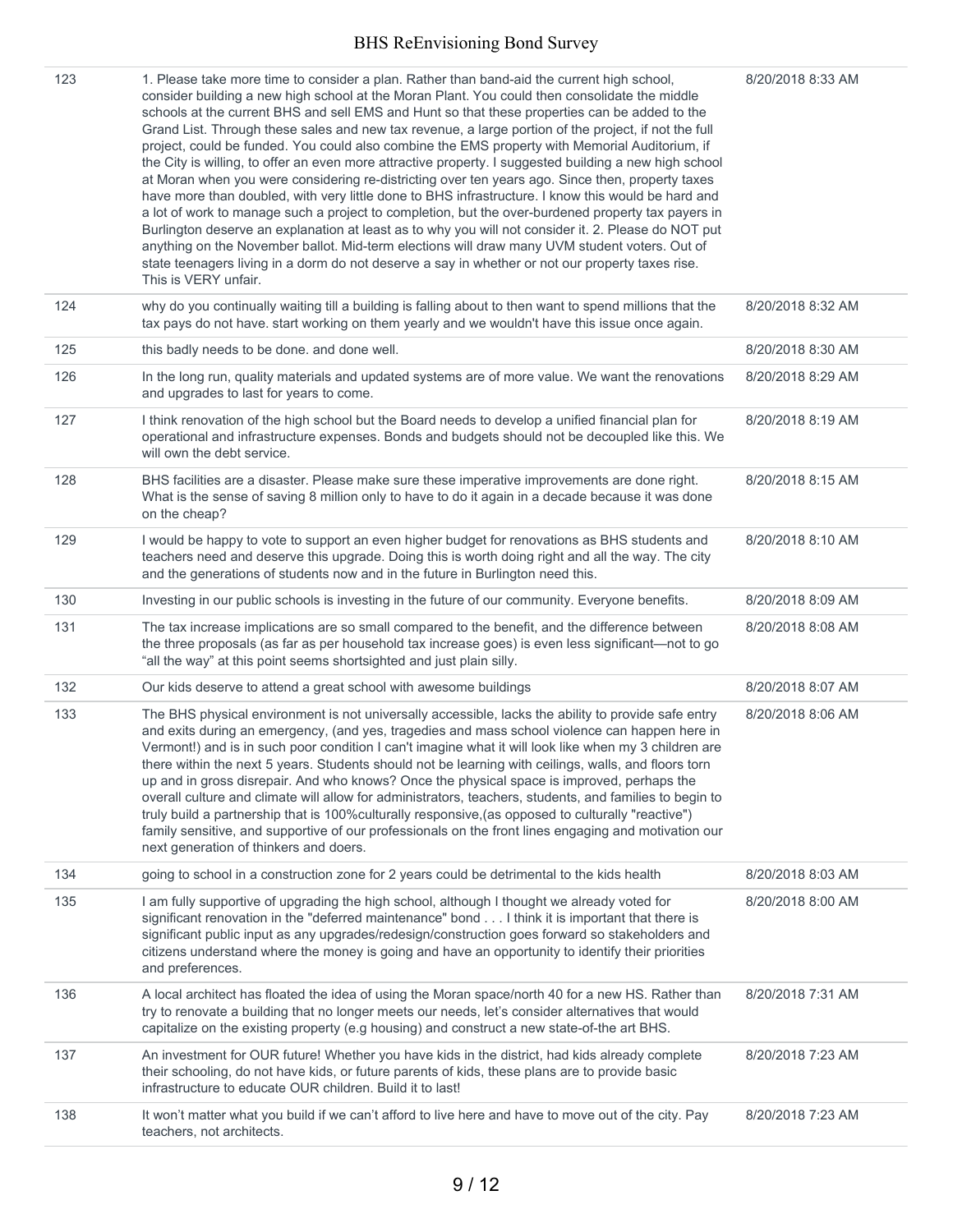| 139 | Very strong support for the most extensive plan. Clearly it's hard to get together on maintenance<br>so we should swing for the fences when we do.                                                                                                                                                                                                                                                                                                                                                                                                                                                                                              | 8/20/2018 7:14 AM  |
|-----|-------------------------------------------------------------------------------------------------------------------------------------------------------------------------------------------------------------------------------------------------------------------------------------------------------------------------------------------------------------------------------------------------------------------------------------------------------------------------------------------------------------------------------------------------------------------------------------------------------------------------------------------------|--------------------|
| 140 | Please invest in Burlington's future. Current facility doesn't meet current let alone future needs.<br>Invest in a durable building which will last for generations to come. A \$68M budget may still be too<br>low.                                                                                                                                                                                                                                                                                                                                                                                                                            | 8/20/2018 7:13 AM  |
| 141 | I am in favor of investing well in the school. But who will ensure that there are no conflicts of<br>interest between board and local contractors?                                                                                                                                                                                                                                                                                                                                                                                                                                                                                              | 8/20/2018 7:11 AM  |
| 142 | <b>NA</b>                                                                                                                                                                                                                                                                                                                                                                                                                                                                                                                                                                                                                                       | 8/20/2018 7:06 AM  |
| 143 | It is time to do this!!!                                                                                                                                                                                                                                                                                                                                                                                                                                                                                                                                                                                                                        | 8/19/2018 9:27 PM  |
| 144 | I hope our citizens will invest in our children, and help pass the bond for the BHS renovations. This<br>process has be thorough and included many different voices.                                                                                                                                                                                                                                                                                                                                                                                                                                                                            | 8/19/2018 7:28 PM  |
| 145 | As mentioned, the design problems are the result of decisions made by the board in the past and<br>as presented by the past architect, Is there no acknowledgement of these mistakes? How is it that<br>the board allowed fifty million in unmet maintenance to accumulate? This is malfeasance.                                                                                                                                                                                                                                                                                                                                                | 8/19/2018 5:38 PM  |
| 146 | It seems strange that this survey was sent out to teachers but does not have teacher listed as an<br>affiliation group.                                                                                                                                                                                                                                                                                                                                                                                                                                                                                                                         | 8/19/2018 2:52 PM  |
| 147 | Not comfortable with idea that we need to trust that specific space, facilities, equipment will be<br>included in even the highest priced plan. Concerned that air conditioning in administrative offices<br>seems more important than air conditioning in classrooms that would benefit students; concerned<br>that plan would increase the number of students in science labs, which is a hazard in the making.<br>Why can't this bond be put on the March ballot so more details can be developed? Not<br>comfortable setting a price without cost-breakout.                                                                                 | 8/19/2018 12:10 PM |
| 148 | I have no idea where the money will really go. Will there be a new administrative penthouse on top<br>of the school? This is not joking. Hearing who did the plan takes all credibility away. Publish a list<br>of all the job titles in the district. Should be public. Group will do FOIA AND PAY FOR IT. Board<br>should do this first. Just watching adds on School Spring I expect NAMER OF NEW POSITIONS<br>TO BE NEXT. Thanks, you are a good board who chose to fix this mess. Good luck And thanks.                                                                                                                                    | 8/19/2018 12:05 PM |
| 149 | It is time Burlington takes the long view of our educational facilities.                                                                                                                                                                                                                                                                                                                                                                                                                                                                                                                                                                        | 8/19/2018 11:39 AM |
| 150 | I believe you need to explain the benefits and negatives of the different option as they related to<br>educating the students and managing the school district. Many hours have been spent developing<br>the different proposals, what is the thinking behind each proposed solution. Why do 60 millions<br>can achieve the same as 68.5 millions? I just see the price tag and some superficial information to<br>make the decision. I want to understand what I get for the different price tags beyond the simplified<br>budget positions in the spreadsheet. Tell me the value the upgrades provide to the students and<br>school district. | 8/19/2018 8:52 AM  |
| 151 | If the city of Burlington can spend \$20M in what otherwise would have been education funding to<br>open up a long-closed street in town that absolutely nobody wanted or needed, then we can<br>spend \$60 Million on a new school that will attract people and businesses to our city. That's just<br>common sense.                                                                                                                                                                                                                                                                                                                           | 8/19/2018 4:12 AM  |
| 152 | BHS is long overdue for upgrades and is simply embarrassing in terms of the condition it's in. I<br>have sent two kids thru with two more coming and am seriously considering Rice due to school<br>condition and overall poor school leadership.                                                                                                                                                                                                                                                                                                                                                                                               | 8/18/2018 10:18 PM |
| 153 | Let's take time to make sure what we do is the BEST option for our students!                                                                                                                                                                                                                                                                                                                                                                                                                                                                                                                                                                    | 8/18/2018 6:47 PM  |
| 154 | I think this is an excellent and overdue investment in the well being of our city.                                                                                                                                                                                                                                                                                                                                                                                                                                                                                                                                                              | 8/18/2018 5:44 PM  |
| 155 | I am a current school commissioner and the god-father of two BSD students. I also know many<br>parents of and children in the Burlington schools                                                                                                                                                                                                                                                                                                                                                                                                                                                                                                | 8/18/2018 4:39 PM  |
| 156 | Safety of children and staff # 1. Optimal conditions for learning #2. Low maintanance high quality a<br>priority.                                                                                                                                                                                                                                                                                                                                                                                                                                                                                                                               | 8/18/2018 4:21 PM  |
| 157 | I don't want our kids to get the bare minimum. They deserve a nice school where everyone is able<br>to get around efficiently.                                                                                                                                                                                                                                                                                                                                                                                                                                                                                                                  | 8/18/2018 4:10 PM  |
| 158 | The board is in a tough spot, holding the can that has been kicked down the road for years. It's not<br>a matter of IF we do this, it's a matter of HOW. Time for some of the largest property owners in<br>town - UVM, the hospital, Champlain - step up and support the local educational system.                                                                                                                                                                                                                                                                                                                                             | 8/18/2018 4:05 PM  |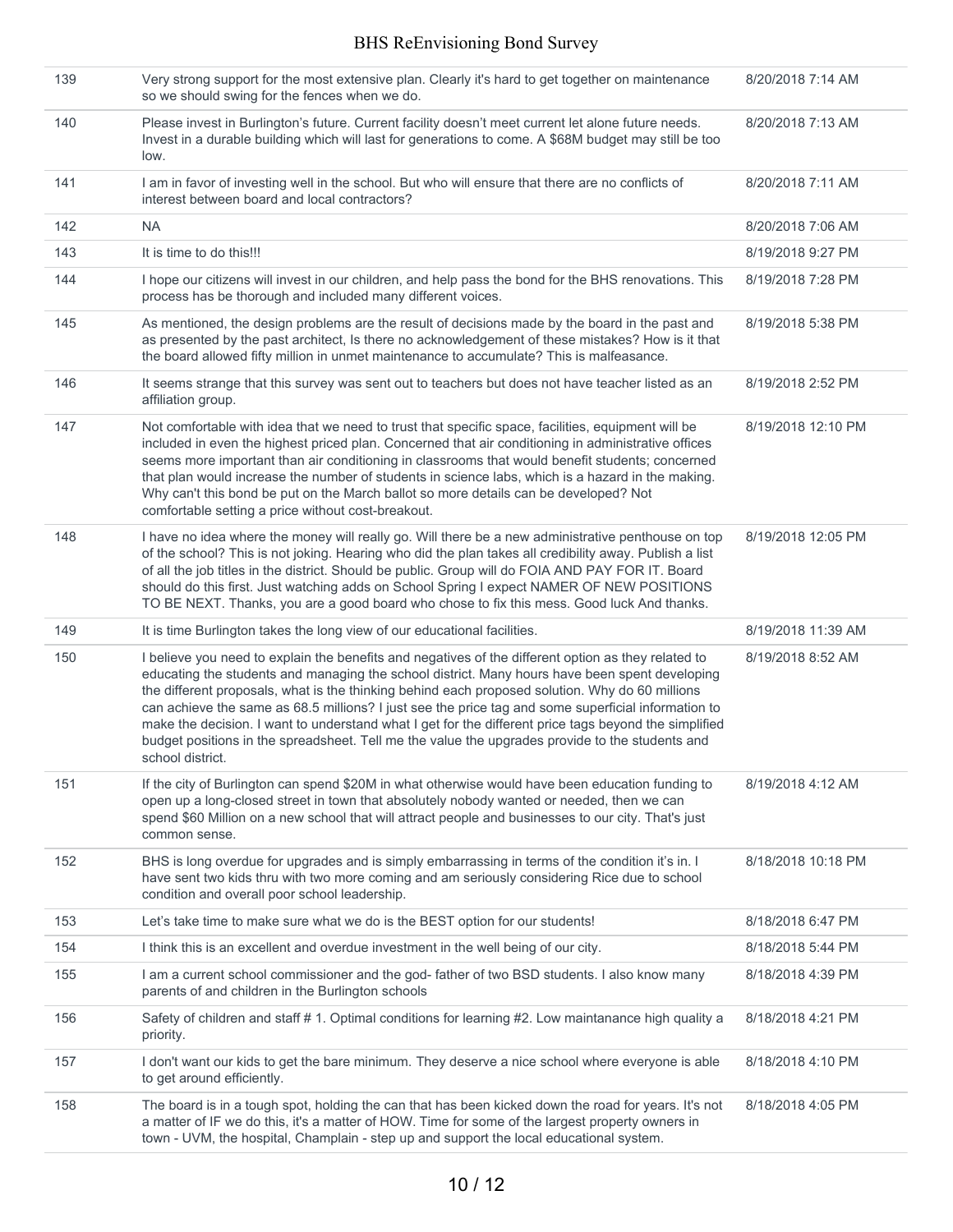| 159 | most of my friends built in 1964 are requiring some expensive renovation, just as our school<br>buildings are!! I suppose it would have been well advised to PREFUND this upgrade from the date<br>of opening, but we didn't. ERGO, we need to bite the bullet and keep our systems up to flagship<br>level. NO headhunter or corporate planner would consider NOT looking at the school facilities<br>when rating an area for expansion of a business-which means JOBS, which means growth which<br>means RETURN ON OUR INVESTMENT. Let's move on this issue.                                                                                                                                                                                                                                                                                                                                                                                                                                                                                                                                                                                                                                                                                                          | 8/18/2018 3:54 PM  |
|-----|-------------------------------------------------------------------------------------------------------------------------------------------------------------------------------------------------------------------------------------------------------------------------------------------------------------------------------------------------------------------------------------------------------------------------------------------------------------------------------------------------------------------------------------------------------------------------------------------------------------------------------------------------------------------------------------------------------------------------------------------------------------------------------------------------------------------------------------------------------------------------------------------------------------------------------------------------------------------------------------------------------------------------------------------------------------------------------------------------------------------------------------------------------------------------------------------------------------------------------------------------------------------------|--------------------|
| 160 | 1. Previous bond for repairs not completed 2. Seems like you are rushing this project.                                                                                                                                                                                                                                                                                                                                                                                                                                                                                                                                                                                                                                                                                                                                                                                                                                                                                                                                                                                                                                                                                                                                                                                  | 8/18/2018 1:43 PM  |
| 161 | The community -- meaning everyone residing in Burlington -- deserves a state-of-the art, high<br>quality, well-appointed education facility that will serve students for many generations to come<br>AND can become a community resource beyond the daily school-year model so that ALL<br>taxpayers and residents benefit from this necessary expenditure. Additionally, Burlington is<br>suffering by losing potential families who openly compare our facilities to those in other Chittenden<br>County school districts. Our facilities -- beyond just BHS -- are generally in poorer condition<br>comparatively. Realtors readily make that point apparent with clients. We have a city that is far<br>superior to any other in VT to live in for many points that are scored by many lists, magazines, etc.<br>BUT, our district is lagging far behind building-wise, and we need strong leadership to turn this<br>tide. I applaud the new board for taking a more proactive, thoughtful and full-circle approach to<br>improving our school district.                                                                                                                                                                                                           | 8/18/2018 12:34 PM |
| 162 | First, am not on facebook and believe it should not be used by School System--better a blog type<br>location available to ALL. Second your survey introduction is insulting as BTC to me is Burlington<br>Town Center, and have no idea what CBHS stands for. Did anyone who wrote this take high<br>school English? Third, the idea of using less than quality re-construction shows incompetence at<br>the District and Board level. All our kids deserve is a building held together with band aids? First,<br>rule of public development needs to be a quality produce. Finally, I am well aware the District has<br>no short term and longer term projections of total students (both in the system and in private<br>schools). No plan to bring performance up to the standard of the leading U.S. system<br>(Massachusetts), and not even one line item budget for any school in the District. Get your act<br>together, get a strategic plan together, a BHS (that is Burlington High School) study committee<br>which puts a facility plan together that leads the nation (like STEM did for UVM), put a financing<br>package together which gets private institutional funders excited and involved. Do something we<br>here in Burlington can be proud of!!! | 8/18/2018 11:46 AM |
| 163 | I think that the numbers on pp4-5 of the 'plans and options' .pdf are per-year numbers, but that is<br>not explicitly stated. I would like to suggest you update and be more specific.                                                                                                                                                                                                                                                                                                                                                                                                                                                                                                                                                                                                                                                                                                                                                                                                                                                                                                                                                                                                                                                                                  | 8/18/2018 10:47 AM |
| 164 | I would like to see administrative salaries CUT. And I would like teachers to feel supported by the<br>board. I am not sure why the consulting costs are so high, but I do support the rebuilding of our<br>crumbling facility.                                                                                                                                                                                                                                                                                                                                                                                                                                                                                                                                                                                                                                                                                                                                                                                                                                                                                                                                                                                                                                         | 8/18/2018 9:08 AM  |
| 165 | It is critical that we invest in the high school. It needs to be accessible.                                                                                                                                                                                                                                                                                                                                                                                                                                                                                                                                                                                                                                                                                                                                                                                                                                                                                                                                                                                                                                                                                                                                                                                            | 8/18/2018 8:15 AM  |
| 166 | The full renovation with quality materials is clearly the best long-term option. If it is perceived that<br>there is not enough community support for this option at this time, I would urge the board to slow<br>down its process, take the item off the November ballot, and continue with community outreach to<br>place it on the ballot in March. This is too important to rush through - better to do it right than to do<br>it quickly.                                                                                                                                                                                                                                                                                                                                                                                                                                                                                                                                                                                                                                                                                                                                                                                                                          | 8/18/2018 7:46 AM  |
| 167 | board and Super attempted to misuse 17 million approved in march 2017 and got caught with<br>hands in cookie jar no trust so we cut hands off before cookie jar is available. Do not allow on<br>ballot and if it is vote no.                                                                                                                                                                                                                                                                                                                                                                                                                                                                                                                                                                                                                                                                                                                                                                                                                                                                                                                                                                                                                                           | 8/18/2018 12:49 AM |
| 168 | Thank you for creating this survey Russ!                                                                                                                                                                                                                                                                                                                                                                                                                                                                                                                                                                                                                                                                                                                                                                                                                                                                                                                                                                                                                                                                                                                                                                                                                                | 8/18/2018 12:08 AM |
| 169 | Given the school district's poor handling of the proposal to construct new pre-school and central<br>office buildings, I feel these proposals lack credibility                                                                                                                                                                                                                                                                                                                                                                                                                                                                                                                                                                                                                                                                                                                                                                                                                                                                                                                                                                                                                                                                                                          | 8/17/2018 10:10 PM |
| 170 | I support a more complete rebuild of BHS.                                                                                                                                                                                                                                                                                                                                                                                                                                                                                                                                                                                                                                                                                                                                                                                                                                                                                                                                                                                                                                                                                                                                                                                                                               | 8/17/2018 10:04 PM |
| 171 | This is a no-brainer. The high school building is an embarrassment. It's outdated, energy<br>inefficient, not ADA accessible, and screams of not valuing the students and teachers who are<br>there every day. It leaks on rainy days and in late May and September can become unbearably<br>hot with recorded internal temperatures of well over 100 degrees. We, the City of Burlington,<br>needs a 21st century building that can be an economic driver to the city.                                                                                                                                                                                                                                                                                                                                                                                                                                                                                                                                                                                                                                                                                                                                                                                                 | 8/17/2018 9:14 PM  |
| 172 | It makes sense to invest in a more energy efficient and durable building.                                                                                                                                                                                                                                                                                                                                                                                                                                                                                                                                                                                                                                                                                                                                                                                                                                                                                                                                                                                                                                                                                                                                                                                               | 8/17/2018 8:42 PM  |